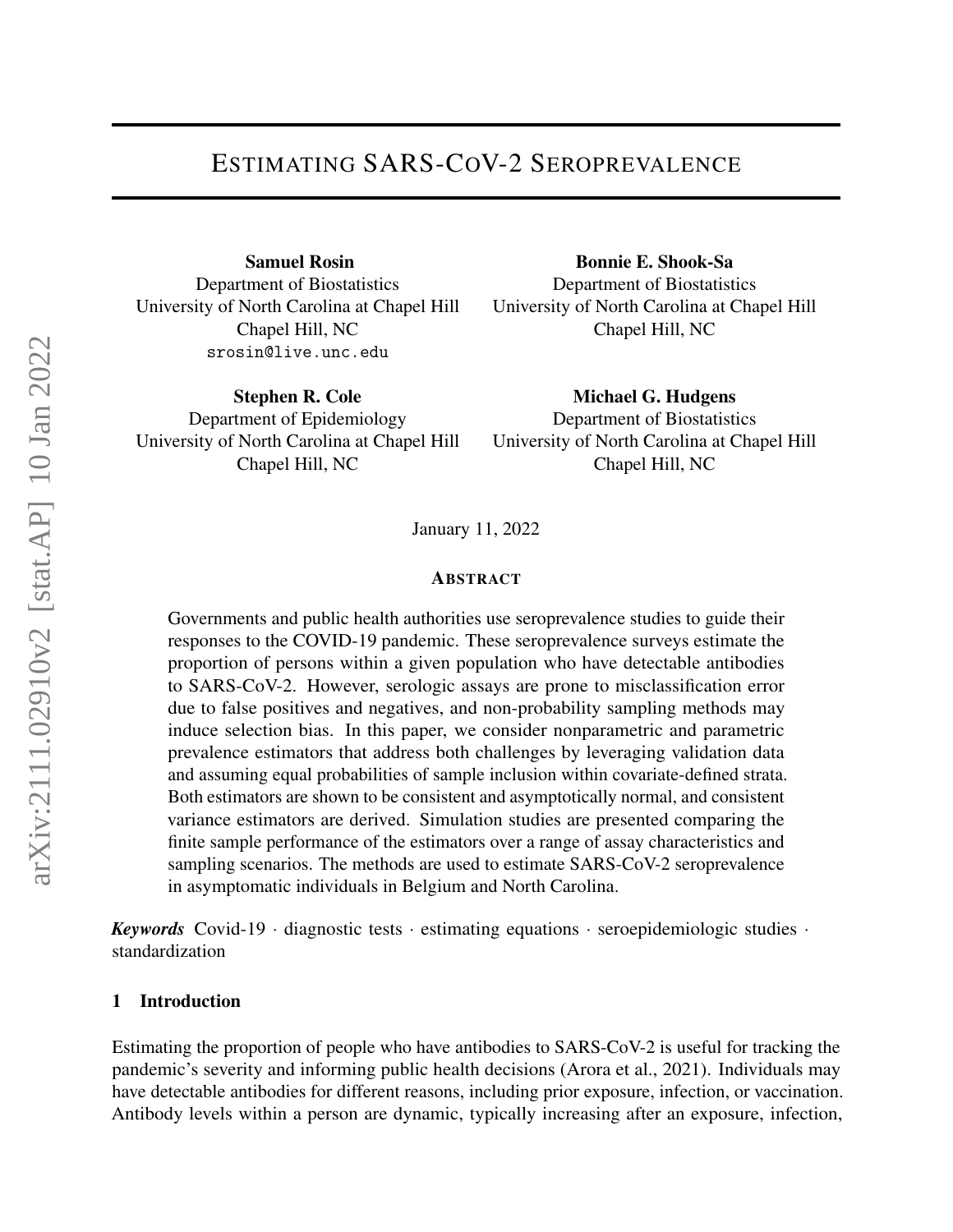or vaccination, and then eventually decreasing (or waning) over time. Thus individuals may not have detectable antibodies if never (or very recently) exposed, infected, or vaccinated, or if their antibody levels have waned to a level below the limit of detection (of the assay being employed). To the extent that antibody levels are associated with protection from infection with SARS-CoV-2 or COVID-19 disease [\(Earle et al., 2021;](#page-15-0) [Khoury et al., 2021\)](#page-15-1), seroprevalence estimates may be helpful in modeling the fraction of a population which may be immune or less susceptible to Covid-19. Likewise, cross-sectional seroprevalence estimates, combined with certain modeling assumptions and other data, may permit inference about other parameters such as the cumulative incidence of SARS-CoV-2 infection, infection fatality rate, or attack rate [\(Takahashi et al., 2021;](#page-16-0) [Shioda et al.,](#page-16-1) [2021;](#page-16-1) [Buss et al., 2021;](#page-14-1) [Perez-Saez et al., 2021;](#page-16-2) [Brazeau et al., 2020\)](#page-14-2).

Unfortunately, seroprevalence studies often suffer from at least two sources of bias: measurement error due to false positives and negatives, and selection bias because convenience sampling designs are often used due to time and cost constraints. Typically, blood tests for antibodies result in a continuous measure of a particular antibody response, such as that of immunoglobulin G, M, or A (IgG, IgM, or IgA), which is dichotomized into a positive or negative classification based on a cutoff value. This dichotomization almost always produces misclassification bias in the form of false positives and false negatives [\(Bouman et al., 2021\)](#page-14-3). The following example from Sempos and Tian (2021) demonstrates how this measurement error can lead to biased seroprevalence estimates. Suppose that true seroprevalence is  $1\%$  and antibody tests are performed using an assay which perfectly identifies true positives as positive, so with 100% sensitivity, and nearly perfectly identifies true negatives as negative, with 99% specificity. Despite this assay's high sensitivity and specificity, it is straightforward to show that naively using the sample proportion of positive test results as a seroprevalence estimator would, in expectation, lead to a seroprevalence estimate of nearly 2% rather than 1%.

To appropriately account for measurement error, sensitivity and specificity should be estimated and incorporated into seroprevalence estimators. The sensitivity and specificity of a diagnostic test are commonly estimated by performing the assay on samples of known (or gold standard) positives and negatives, respectively. For example, samples from patients who had a case of COVID-19 confirmed with reverse transcription polymerase chain reaction (RT-PCR) testing are often assumed to be true positives. Remnant blood samples that were drawn in 2019 or earlier are often assumed to be true negatives. Sensitivity and specificity are estimated from these validation data as the proportion of samples appropriately classified as positive and negative, respectively. These estimates of sensitivity and specificity can then be incorporated into the prevalence estimator, often with a method popularized by [Rogan and Gladen](#page-16-3) [\(1978\)](#page-16-3) (see also [Marchevsky](#page-16-4) [\(1979\)](#page-16-4)), to appropriately adjust the seroprevalence estimate for assay characteristics.

Many seroprevalence studies are conducted by non-probability sampling methods such as convenience sampling, which may lead to selection bias when characteristics that drive participation in the study are also risk factors for SARS-CoV-2 infection. Probability-based sampling studies are ideal because they are representative by design and lead to less biased estimates than convenience samples analyzed with post-hoc statistical adjustments [\(Shook-Sa et al., 2020;](#page-16-5) [Accorsi et al., 2021\)](#page-14-4). However, probability-based sampling may not always be feasible. Convenience sample based estimators often rely on the assumption that each person in a covariate-defined stratum has an equal probability of being in the sample [\(Elliott and Valliant, 2017\)](#page-15-2). Under this assumption, population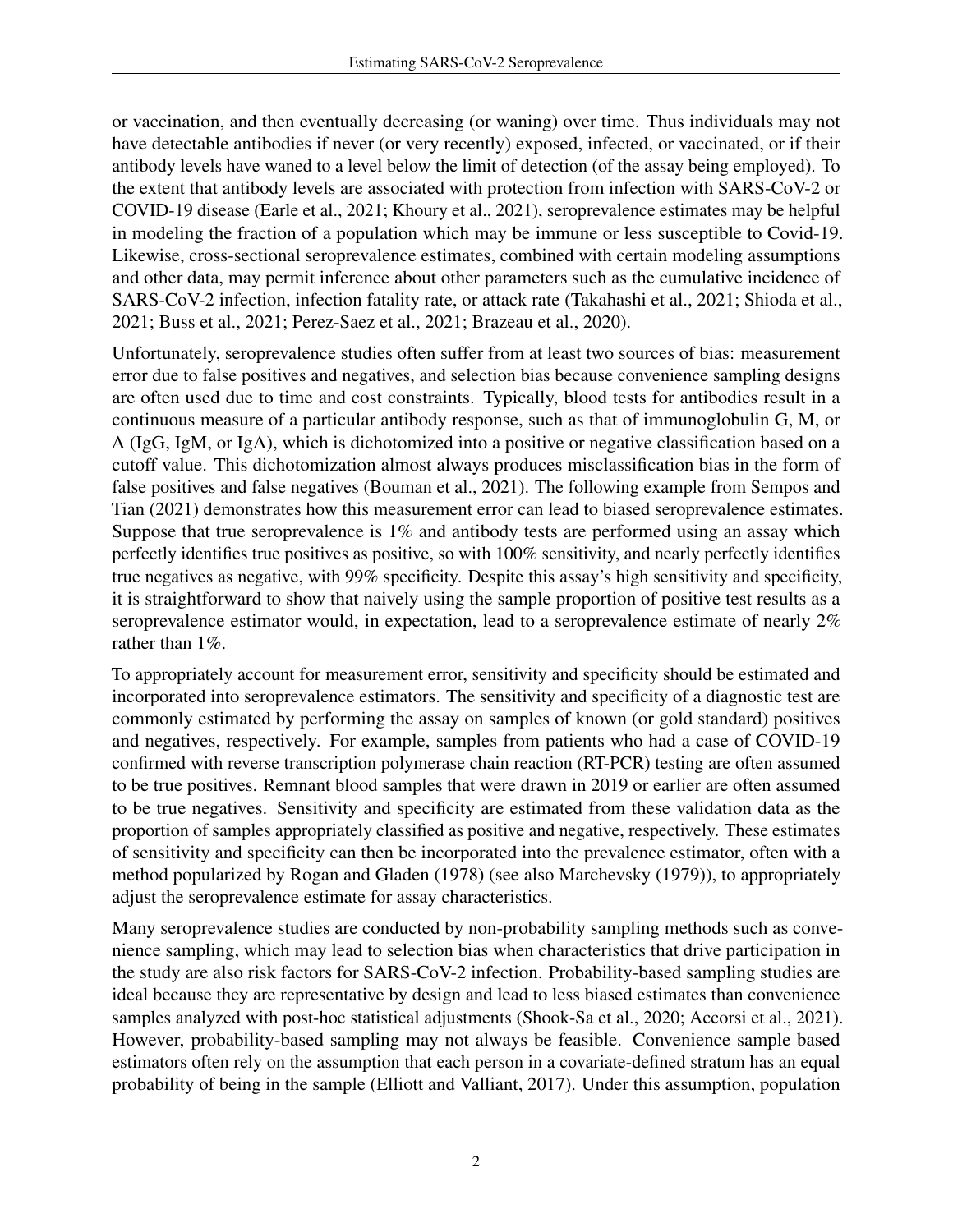prevalence can be estimated with direct standardization, though complex survey methods like calibration have been used as well in the SARS-CoV-2 setting (e.g., [Bajema et al., 2021\)](#page-14-5).

In this paper, methods are considered which combine standardization and the Rogan-Gladen adjustment to account for both measurement error and selection bias. The article is organized as follows. Section [2](#page-2-0) reviews prevalence estimation under measurement error. Nonparametric and parametric standardized prevalence estimators and their large-sample properties are described in Section [3.](#page-3-0) Section [4](#page-5-0) presents simulation studies to evaluate the empirical bias and 95% confidence interval (CI) coverage of the standardized estimators across a range of assay characteristics and bias scenarios. The methods are then applied in Section [5](#page-9-0) to estimate seroprevalence of SARS-CoV-2 among all residents of Belgium in 2020 and, separately, in asymptomatic residents of North Carolina during the spring of 2020. Section [6](#page-12-0) concludes with a discussion. Proofs are in the Appendices.

## <span id="page-2-0"></span>2 Seroprevalence estimation under measurement error

## 2.1 Problem setup

Let the true serology status for an individual in the target population be denoted by Y, with  $Y = 1$ if the individual has antibodies against SARS-CoV-2 and  $Y = 0$  otherwise. Our goal is to draw inference about the population seroprevalence  $\pi = P(Y = 1)$ . Because of error in the serology assay,  $Y$  is not observed directly. Let the result of the serology assay be denoted by  $X$ , with  $X = 1$  if the individual tests positive (according to the antibody assay used) and  $X = 0$  otherwise. Three key quantities are sensitivity, the probability that a true positive tests positive, denoted by  $\sigma_e = P(X = 1 | Y = 1)$ ; specificity, the probability that a true negative tests negative, denoted by  $\sigma_p = P(X = 0 | Y = 0)$ ; and the population expectation of the serology assay outcome, denoted by  $\rho = \mathbb{E}(X) = P(X = 1)$ . Unless the assay has perfect sensitivity and specificity with  $\sigma_e = \sigma_p = 1$ ,  $\rho$  typically will not equal  $\pi$  and X will be a misclassified version of Y.

Suppose validation studies are conducted to estimate the sensitivity and specificity by applying the assay to known positives and negatives. Specifically, measurements are taken on  $n_1$  independent and identically distributed (iid) units from strata of the population where  $Y = 1$  and on  $n_2$  iid units from strata where  $Y = 0$ . Thus  $n_1$  copies of X are observed to estimate sensitivity and  $n_2$  copies of  $X$  are observed to estimate specificity. To estimate seroprevalence in a target population, a 'main' study with  $n_3$  iid copies of X is then conducted, among which true infection status is unknown.

Assume, as is realistic in many SARS-CoV-2 studies, that there is no overlap between the units in each of the three studies. Let  $\delta_i$  be an indicator of which study the *i*th individual's sample  $X_i$  is from, with  $\delta_i = 1$  for the sensitivity study,  $\delta_i = 2$  for the specificity study, and  $\delta_i = 3$  for the main study. Note that  $\sum I(\delta_i = j) = n_j$  for  $j = 1, 2, 3$ , where  $n = n_1 + n_2 + n_3$  and here and throughout summations are taken from  $i = 1$  to n unless otherwise specified. Assume  $n_j/n \to c_j \in (0, 1)$  as  $n \to \infty$ .

## 2.2 Estimators and statistical properties

Let  $\theta = (\sigma_e, \sigma_p, \rho, \pi)^T$ . Consider the estimator  $\hat{\theta} = (\hat{\sigma}_e, \hat{\sigma}_p, \hat{\rho}, \hat{\pi}_{RG})^T$ , where  $\hat{\sigma}_e = n_1^{-1} \sum I(\delta_i = \hat{\sigma}_e)$  $1)X_i$ ,  $\hat{\sigma}_p = n_2^{-1} \sum I(\delta_i = 2)(1 - X_i)$ ,  $\hat{\rho} = n_3^{-1} \sum I(\delta_i = 3)X_i$ , and  $\hat{\pi}_{RG} = (\hat{\rho} + \hat{\sigma}_p - 1)/(\hat{\sigma}_e + \hat{\sigma}_p - 1)$ . The prevalence estimator  $\hat{\pi}_{RG}$  is motivated by rearranging the identity that  $\rho = \pi \sigma_e + (1 - \pi)(1 - \sigma_p)$ and is sometimes referred to as the Rogan-Gladen (1978) estimator.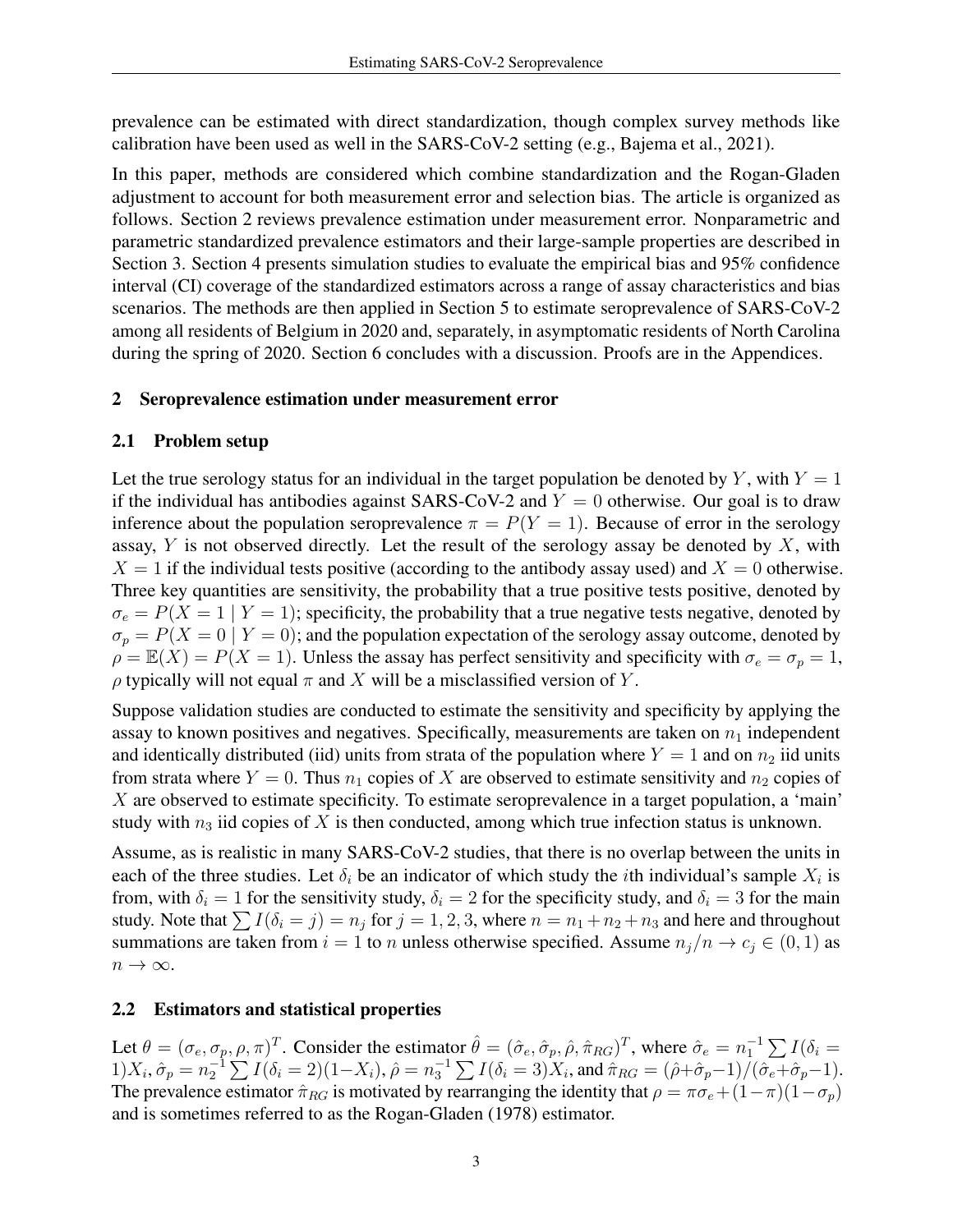The estimator  $\hat{\theta}$  can be expressed as the solution (for  $\theta$ ) to the estimating equation vector

$$
\sum \psi(X_i; \delta_i, \theta) = \begin{pmatrix} \sum \psi_e(X_i; \delta_i, \theta) \\ \sum \psi_p(X_i; \delta_i, \theta) \\ \sum \psi_\rho(X_i; \delta_i, \theta) \\ \psi_\pi(X_i; \delta_i, \theta) \end{pmatrix} = \begin{pmatrix} \sum I(\delta_i = 1)(X_i - \sigma_e) \\ \sum I(\delta_i = 2)\{(1 - X_i) - \sigma_p\} \\ \sum I(\delta_i = 3)(X_i - \rho) \\ (\rho + \sigma_p - 1) - \pi(\sigma_e + \sigma_p - 1) \end{pmatrix} = 0
$$

where here and below 0 denotes a column vector of zeros. Since the samples were selected from three different populations, the data  $X_1, \ldots, X_n$  are not identically distributed and care must be taken to derive the large sample properties of  $\hat{\theta}$ . In Appendix [A,](#page-18-0) the estimator  $\hat{\theta}$  is shown to be consistent and asymptotically normal. Specifically, as  $n \to \infty$ ,  $\sqrt{n}(\hat{\theta} - \theta) \to_d N(0, \mathbb{A}(\theta)^{-1} \mathbb{B}(\theta) \mathbb{A}(\theta)^{-T})$  and  $\frac{1}{n}(\hat{\pi}-\pi) \to_d \mathcal{N}(0, V_{\pi, RG})$  assuming  $\sigma_e > 1 - \sigma_p$  (as discussed below), where  $\mathbb{A}(\theta)^{-1} \mathbb{B}(\theta) \mathbb{A}(\theta)^{-1}$ is a covariance matrix with bottom right element

<span id="page-3-1"></span>
$$
V_{\pi, RG} = \left\{ \frac{\pi^2 \sigma_e (1 - \sigma_e)}{c_1} + \frac{(1 - \pi)^2 \sigma_p (1 - \sigma_p)}{c_2} + \frac{\rho (1 - \rho)}{c_3} \right\} (\sigma_e + \sigma_p - 1)^{-2}.
$$
 (1)

The proof of consistency and asymptotic normality is similar to those from standard estimating equation theory (e.g., [Boos and Stefanski, 2013,](#page-14-6) Equation 7.10), but because the data are not identically distributed the Lindeberg-Feller Central Limit Theorem (CLT) is used in place of the classical Lindeberg-Lévy CLT. Note that the asymptotic variance [\(1\)](#page-3-1) consists of three components corresponding to the sensitivity, specificity, and main studies. In some circumstances, investigators may be able to decrease the variance of  $\hat{\pi}_{RG}$  by increasing the sample sizes of the sensitivity or specificity studies compared to the main study [\(Larremore et al., 2020\)](#page-15-3).

Let  $\hat{V}_{\pi, RG}$  denote the plug-in estimator defined by replacing  $\sigma_e, \sigma_p, \rho, \pi$ , and  $c_j$  in [\(1\)](#page-3-1) with  $\hat{\sigma}_e, \hat{\sigma}_p, \hat{\rho}, \hat{\pi}_{RG}$ , and  $n_j/n$  for  $j = 1, 2, 3$ , and note that  $\hat{V}_{\pi, RG}/n$  is the variance estimator pro-posed by [Rogan and Gladen](#page-16-3) [\(1978\)](#page-16-3). By the continuous mapping theorem,  $\hat{V}_{\pi, RG}$  is consistent for the asymptotic variance assuming  $\sigma_e > 1 - \sigma_p$  and can be used to construct Wald-type CIs that asymptotically attain nominal coverage probabilities.

## **2.3** Truncation into  $[0, 1]$

In finite samples  $\hat{\pi}_{RG}$  sometimes yields estimates outside of [0, 1] when (i)  $\hat{\sigma}_e < 1 - \hat{\sigma}_p$ , (ii)  $\hat{\rho}$  < 1 –  $\hat{\sigma}_p$ , or (iii)  $\hat{\rho} > \hat{\sigma}_e$ . Indeed, (ii) occurred in the ScreenNC study discussed in Section [5.2.](#page-12-1) Estimates are typically truncated to be inside  $[0, 1]$  because the true population prevalence must exist in  $[0, 1]$  [\(Hilden, 1979\)](#page-15-4). In this article, all point estimates and bounds of interval estimates are so truncated. Note, though, that as the three sample sizes grow large the estimator  $\hat{\pi}_{RG}$  yields estimates inside [0, 1] almost surely unless  $\sigma_e < 1 - \sigma_p$ . In practice, settings where  $\sigma_e < 1 - \sigma_p$  may be very unlikely; in such scenarios, the probability of a positive test result is higher for seronegative persons than for seropositive persons, so such a measurement instrument performs worse in expectation than random guessing. Throughout this manuscript, we assume  $\sigma_e > 1 - \sigma_p$ .

## <span id="page-3-0"></span>3 Standardized seroprevalence estimation

## 3.1 Problem setup

In some settings it may not be reasonable to assume the  $n_3$  copies of X from the main study constitute a random sample from the target population. Suppose instead that for each copy of  $X$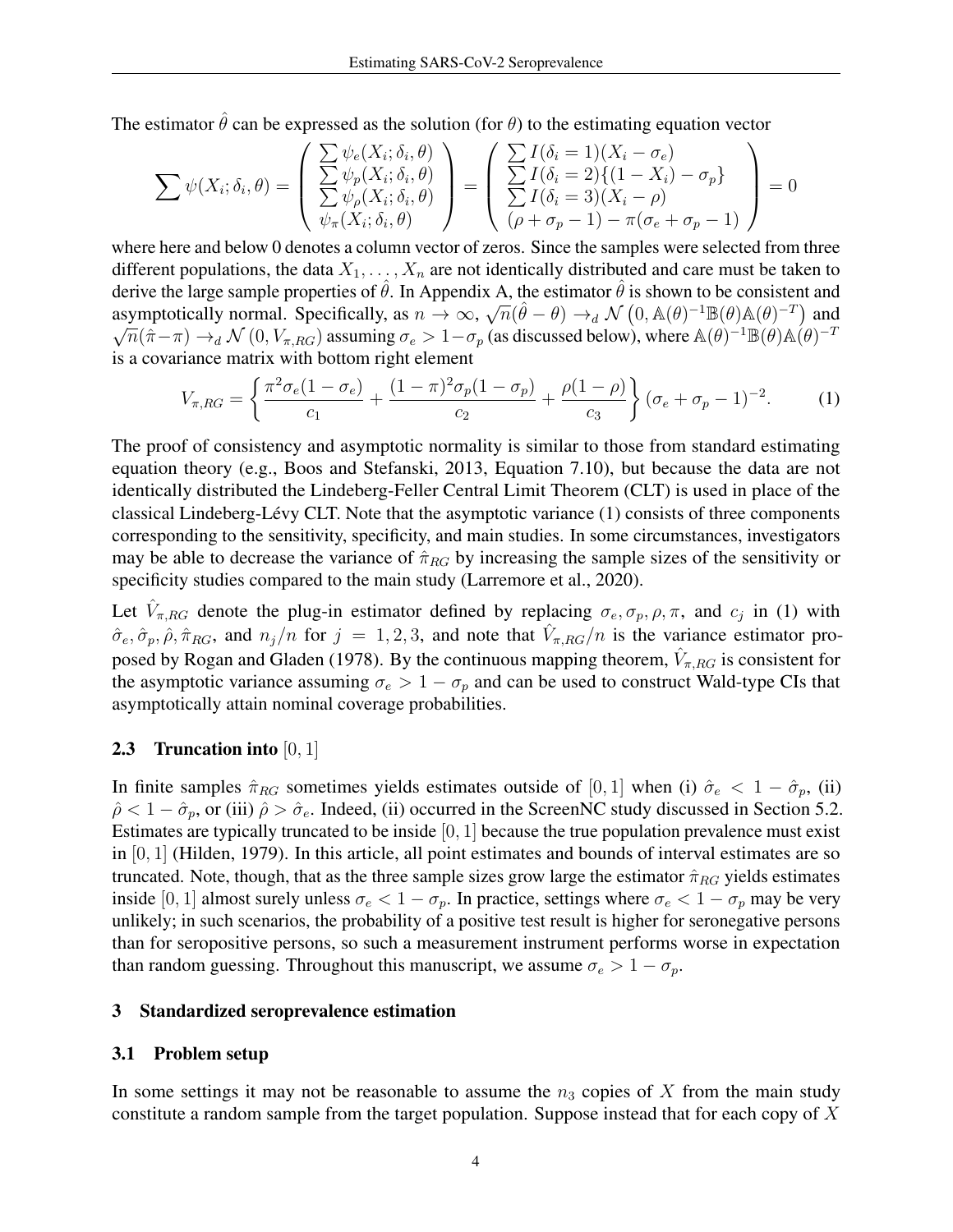a vector of discrete covariates Z is observed, with Z taking on k possible values  $z_1, \ldots, z_k$ . The covariates Z are of interest because seroprevalence may differ between the strata; for instance, Z might include demographic variables such as age group, race, or gender. Denote the mean of X in the jth stratum as  $\rho_i = P(X = 1 | Z = z_i)$  and the sample size for the jth stratum as  $n_{z_j} = \sum I(\delta_i = 3, Z_i = z_j),$  so  $\sum_{j=1}^{k} n_{z_j} = n_3.$ 

The distribution of strata in the target population, if known, can be used to standardize estimates so they are reflective of the target population (for a review of direct standardization, see [van Belle](#page-16-6) [et al.](#page-16-6) [\(2004,](#page-16-6) Chapter 15)). Denote the proportion of the target population comprised by the jth stratum as  $\gamma_j = \overline{P}(Z = z_j)$  and suppose that these stratum proportions are known with each  $\gamma_j > 0$ and  $\sum_{j=1}^{k} \gamma_j = 1$ . For instance, if the target population were all of the adults in a US state, then  $\gamma_1, \ldots, \gamma_k$  could be obtained from US census data. Assume that all persons in a covariate stratum defined by  $Z$  have the same probability of inclusion in the sample. Then the covariates  $Z$  in the main study sample have a multinomial distribution with k categories, sample size  $n_3$ , and an unknown sampling probability vector  $(s_1, \ldots, s_k)^T$  where  $\sum_{j=1}^k s_j = 1$ . Note that if the main study were a simple random sample from the target population, then the sampling probabilities would be equal to the stratum proportions, that is,  $s_j = \gamma_j$  for  $j = 1, \ldots, k$ .

## <span id="page-4-1"></span>3.2 Nonparametric standardization

First, consider a seroprevalence estimator which combines nonparametric standardization and the Rogan-Gladen adjustment to account for both selection bias and measurement error. Notice that  $\rho$ is a weighted average of the stratum-conditional means  $\rho_j$  where each weight is a known stratum proportion  $\gamma_j$ , i.e.,  $\rho = \sum_{j=1}^k \rho_j \gamma_j$ . A nonparametric standardization estimator for  $\rho$  using the sample stratum-conditional prevalences  $\hat{\rho}_j = n_{z_j}^{-1} \sum I(Z_i = z_j, \delta_i = 3)X_i$  for  $j = 1, ..., k$  is  $\hat{\rho}_{SRG} = \sum_{j=1}^{k} \hat{\rho}_j \gamma_j$ . A standardized prevalence estimator accounting for measurement error is  $\hat{\pi}_{SRG} = (\hat{\rho}_{SRG} + \hat{\sigma}_p - 1)/(\hat{\sigma}_e + \hat{\sigma}_p - 1)$ , which has been used in SARS-CoV-2 seroprevalence studies [\(Havers et al., 2020;](#page-15-5) [Barzin et al., 2020;](#page-14-7) [Cai et al., 2020\)](#page-14-8).

Letting  $\theta_s = (\sigma_e, \sigma_p, \rho_1, \dots, \rho_k, \rho, \pi)^T$ , the estimator  $\hat{\theta}_s = (\hat{\sigma}_e, \hat{\sigma}_p, \hat{\rho}_1, \dots, \hat{\rho}_k, \hat{\rho}_{SRG}, \hat{\pi}_{SRG})^T$  solves the estimating equation vector  $\sum \psi(X_i, Z_i; \delta_i, \theta_s) = (\sum \psi_e, \sum \psi_p, \sum \psi_\rho, \psi_\rho, \psi_\pi)^T = 0$  where  $\sum \psi_e, \sum \psi_p$ , and  $\psi_\pi$  are defined in Section [2;](#page-2-0)  $\sum \psi_\rho$  is a k-vector with jth element  $\sum \psi_{\rho_j} =$  $\sum I(Z_i = z_j, \delta_i = 3)(X_i - \rho_j)$ ; and  $\psi_\rho = \sum_{j=1}^k \rho_j \gamma_j - \rho$ . It follows that  $\hat{\theta}_s$  is consistent and  $\angle T^{1}(Z_i - z_j, \sigma_i = \sigma)(X_i - \rho_j),$  and  $\phi_{\rho} = \angle_{j=1} P_j / \sigma$ . It follows<br>asymptotically normal and that  $\sqrt{n}(\hat{\pi}_{SRG} - \pi) \rightarrow_d \mathcal{N}(0, V_{\pi, SRG})$  where

<span id="page-4-0"></span>
$$
V_{\pi,SRG} = \left\{ \frac{\pi^2 \sigma_e (1 - \sigma_e)}{c_1} + \frac{(1 - \pi)^2 \sigma_p (1 - \sigma_p)}{c_2} + \sum_{j=1}^k \frac{\gamma_j^2 \rho_j (1 - \rho_j)}{c_3 s_j} \right\} (\sigma_e + \sigma_p - 1)^{-2}.
$$
 (2)

The asymptotic variance  $V_{\pi,SRG}$  can be consistently estimated by the plug-in estimator  $\hat{V}_{\pi,SRG}$ defined by replacing  $\sigma_e, \sigma_p, \rho_j, s_j, \pi$ , and  $c_l$  in [\(2\)](#page-4-0) with  $\hat{\sigma}_e, \hat{\sigma}_p, \hat{\rho}_j, n_{z_j}/n_3, \hat{\pi}_{SRG}$ , and  $n_l/n$  for  $j =$  $1, \ldots, k$  and  $l = 1, 2, 3$ . Consistency of  $\hat{V}_{\pi, SRG}$  holds by continuous mapping, and a proof of asymptotic normality and justification of [\(2\)](#page-4-0) are in Appendix [B.](#page-20-0)

Standardization requires estimating the stratum-conditional mean of X,  $\rho_i = P(X = 1 | Z = z_i)$ . However, when  $n_{z_i} = 0$  for some strata j, the corresponding estimator  $\hat{\rho}_j$  is undefined, and  $\hat{\rho}_{SRG}$  is then undefined as well. Values of  $n_{z_i}$  may equal zero for two reasons. First, the study design may exclude these strata ( $s_i = 0$ ), a situation referred to as deterministic or structural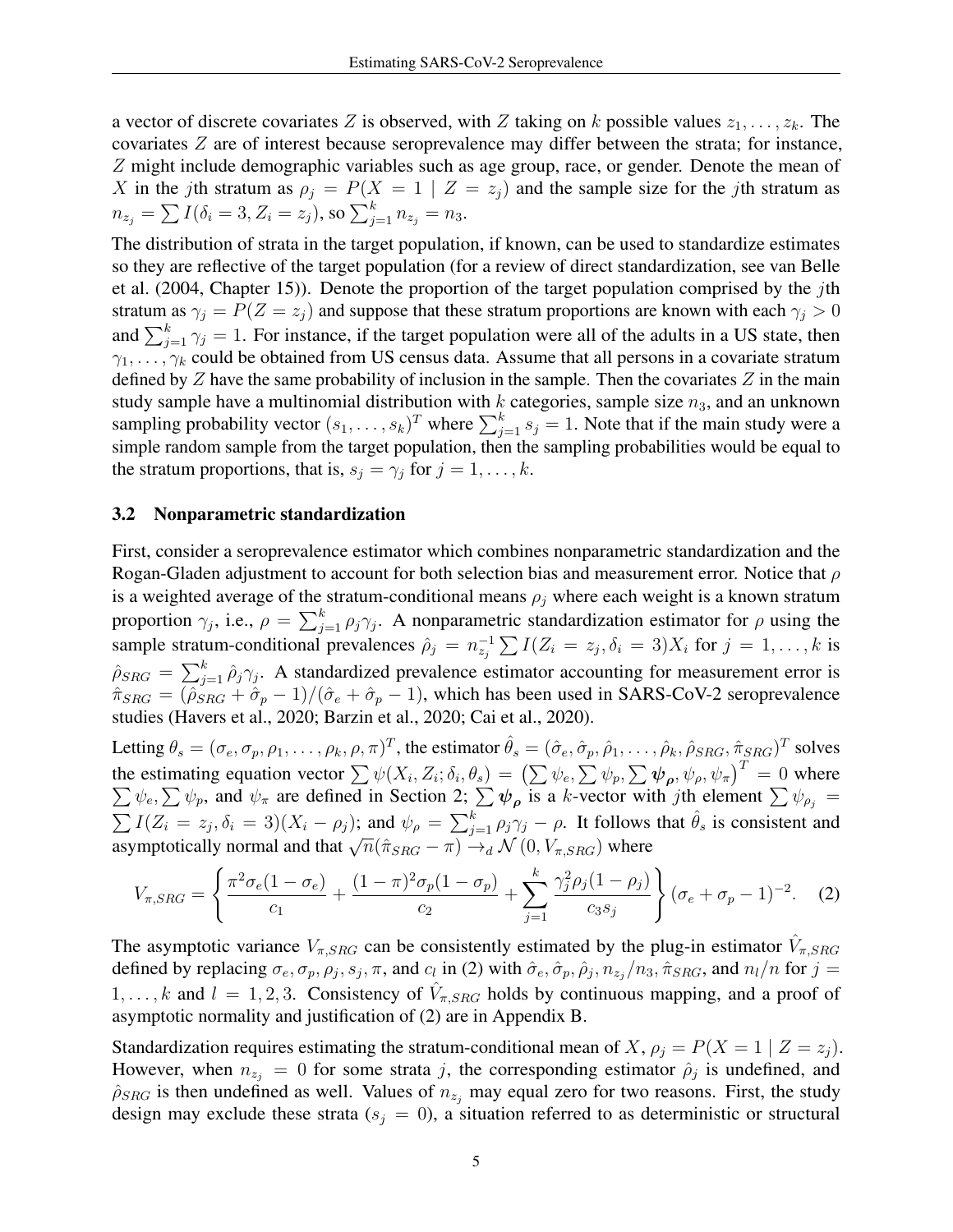nonpositivity (Westreich and Cole, 2010). Second, even if  $s_j > 0$ , random nonpositivity can occur if no individuals with  $Z = z_j$  are sampled, which may occur if  $s_j$  is small or if  $n_3$  is relatively small. When nonpositivity arises, an analytical approach often employed entails "restriction" [\(Westreich](#page-16-7) [and Cole, 2010\)](#page-16-7), where the target population is redefined to consist only of strata  $j$  for which  $n_{z_i} > 0$ . However, this redefined target population may be less relevant from a public health or policy perspective.

## 3.3 Parametric standardization

We now consider a parametric approach for modeling the stratum-conditional means  $\rho_j$ , an alternative strategy which allows inference to the original target population and may also perform better when some strata have small sample sizes. Assume the binary regression model  $g(\rho_i) = \beta h(z_i)$ holds where  $q$  is an appropriate link function for a binary outcome like the logit or probit function;  $\beta$  is a row vector of p regression coefficients with intercept  $\beta_1$ ; and  $h(z_i)$  is a user-specified  $p$ -vector function of the jth stratum's covariate values that may include main effects and interaction terms, with lth element denoted  $h_l(z_i)$  and  $h_l(z_i)$  set equal to one to correspond to an intercept. Let supp(z) be the covariate support in the sample, i.e.,  $\text{supp}(z) = \{z_j : n_{z_j} > 0\}$ with dimension  $\dim{\{\text{supp}(z)\}} = \sum_{j=1}^{k} I(n_{z_j} > 0)$ , and assume  $p \le \dim{\{\text{supp}(z)\}} \le k$ . (Note that  $\dim{\{\text{supp}(z)\}} = k$  only when there is positivity, and in that case  $\hat{\pi}_{SRG}$  can be used with no restriction needed.)

Under the assumed binary regression model, each  $\rho_j$  is a function of the parameters  $\beta$  and the covariates  $z_j$  that define the jth stratum, denoted  $\rho_j(\beta, z_j) = g^{-1} \{\beta h(z_j)\}\.$  A model-based standardized Rogan-Gladen estimator of  $\pi$  is  $\hat{\pi}_{SRGM} = (\hat{\rho}_{SRGM} + \hat{\sigma}_p - 1)/(\hat{\sigma}_e + \hat{\sigma}_p - 1)$ , where  $\hat{\rho}_{SRGM} = \sum_{j=1}^{k} \hat{\rho}_j(\hat{\beta}, z_j) \gamma_j$  and  $\hat{\beta}$  is the maximum likelihood estimator of  $\beta$ . Estimating equation theory can again be used to derive large-sample properties by replacing the k equations for  $\rho_1, \ldots, \rho_k$ from Section [3.2](#page-4-1) with p equations for  $\beta_1, \ldots, \beta_p$  corresponding to the score equations from the binary regression.

Let  $\theta_m = (\sigma_e, \sigma_p, \beta_1, \dots, \beta_p, \rho, \pi)^T$ . The estimator  $\hat{\theta}_m = (\hat{\sigma}_e, \hat{\sigma}_p, \hat{\beta}_1, \dots, \hat{\beta}_p, \hat{\rho}_{SRGM}, \hat{\pi}_{SRGM})^T$  is the solution to the vector  $\sum \psi(X_i, Z_i; \delta_i, \theta_m) = (\sum \psi_e, \sum \psi_p, \sum \psi_\beta, \psi_\rho, \psi_\pi)^T = 0$  of estimating equations where  $\sum \psi_e, \sum \psi_p$ , and  $\psi_\pi$  are as in Section [2;](#page-2-0)  $\sum \psi_\beta$  is a *p*-vector with *j*th element  $\sum \psi_{\beta_j} = \sum I(\delta_i = 3)\left[X_i - g^{-1} \left\{\beta h(Z_i)\right\}\right] h_j(Z_i);$  and  $\psi_\rho = \sum_{j=1}^k g^{-1} \{\beta h(Z_j)\} \gamma_j - \rho.$  It follows that  $\hat{\theta}_m$  is consistent and asymptotically normal and  $\sqrt{n}(\hat{\pi}_{SRGM} - \pi) \rightarrow_d \mathcal{N}(0, V_{\pi,SRGM})$ . The asymptotic variance  $V_{\pi,SRGM}$  can be consistently estimated by  $\hat{V}_{\pi,SRGM}$ , the lower right element of the empirical sandwich variance estimator of the asymptotic variance of  $\hat{\theta}_m$ . A proof of asymptotic normality and the empirical sandwich variance estimator are given in Appendix [C.](#page-22-0)

## <span id="page-5-0"></span>4 Simulation study

A simulation study was conducted to compare  $\hat{\pi}_{RG}$ ,  $\hat{\pi}_{SRG}$ , and  $\hat{\pi}_{SRGM}$ . Four data generating processes (DGPs) were considered, within which different scenarios were defined through full factorial designs that varied simulation parameters  $\pi, \sigma_e, \sigma_p, n_1, n_2$ , and  $n_3$ . These DGPs featured no selection bias (DGP 1), selection bias with two strata (DGP 2), and more realistic selection bias settings with 40 strata and 80 strata (DGPs 3 and 4).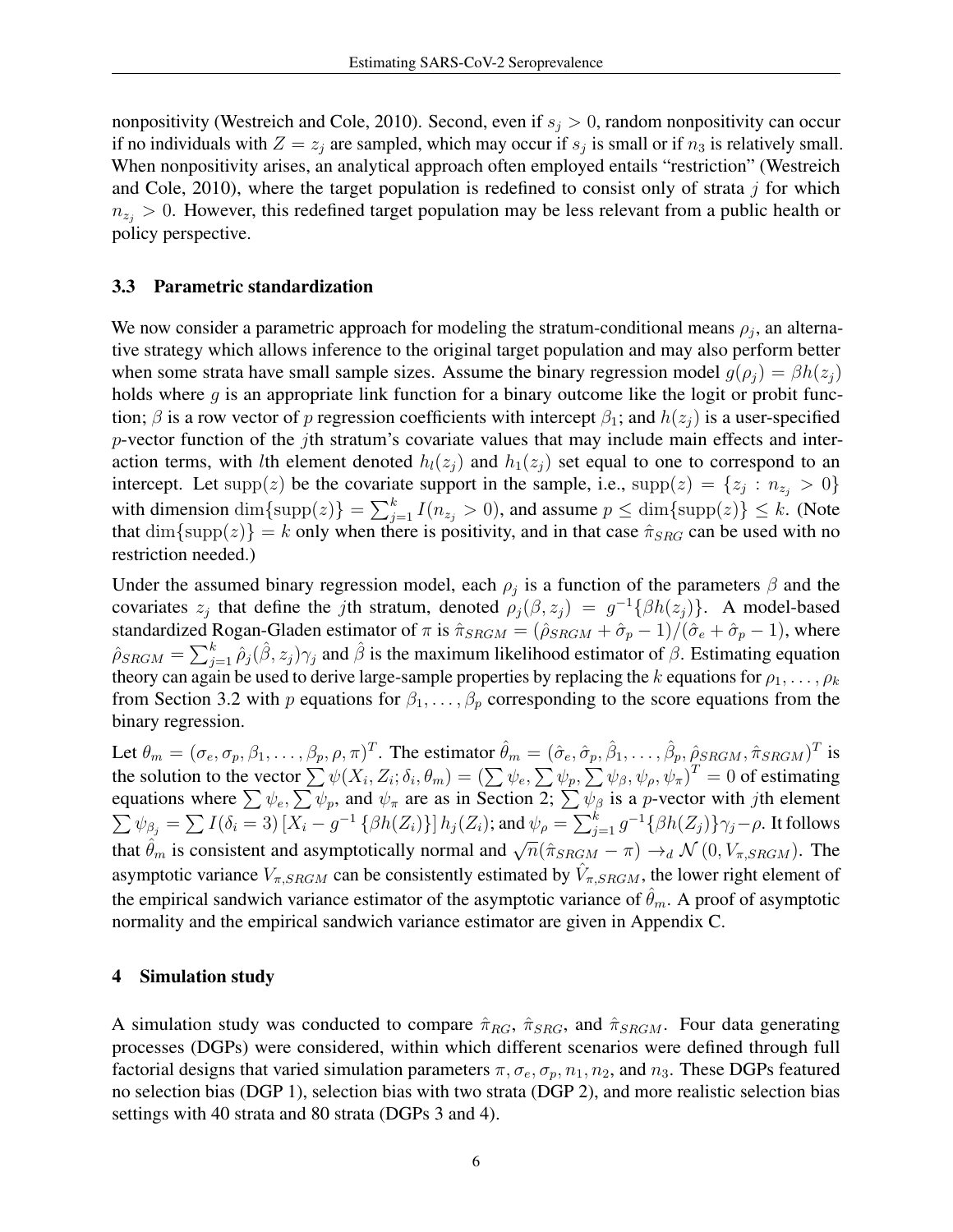For each DGP and set of simulation parameters, sensitivity and specificity validation samples of size  $n_1$  and  $n_2$  were generated with X distributed Bernoulli with a mean of  $\sigma_e$  or  $1 - \sigma_p$ , respectively. In DGPs 1 and 2 a main study of size  $n_3$  was then generated where Y was Bernoulli with mean  $\pi$  and X | Y was Bernoulli with mean  $\sigma_e Y + (1 - \sigma_p)(1 - Y)$ ; in DGPs 3 and 4 X was generated directly from the distribution of  $X \mid Z$ , as will be explained. Simulation parameter values were selected based on the seroprevalence studies described in Section [5.](#page-9-0) Sensitivity was varied in  $\sigma_e \in \{.8, .99\}$ , specificity in  $\sigma_p \in \{.8, .95, .99\}$ , and prevalence in  $\pi \in \{.01, .02, \ldots, .20\}$ . Sample sizes were  $n_1 = 40$ ,  $n_2 = 250$ , and  $n_3 = 2500$ . The full factorial design led to 120 scenarios per DGP, and within each scenario 1,000 simulations were conducted. Performance was measured across the 1,000 simulations by (a) mean bias, computed as  $\hat{\pi} - \pi$  for each estimator  $\hat{\pi}$ ; and (b) empirical coverage, i.e., whether the 95% Wald-type CIs based on each variance estimator  $\hat{V}_{\pi}$  contained the true prevalence.

## <span id="page-6-0"></span>4.1 No selection bias

Simulations for DGP 1 were conducted to assess the performance of  $\hat{\pi}_{RG}$  when no selection bias was present. The estimator  $\hat{\pi}_{RG}$  was generally unbiased, as seen in Appendix Figure [A.1.](#page-24-0) Performance improved as  $\sigma_e$  and  $\sigma_p$  tended toward 1, with specificity  $\sigma_p$  being a stronger determinant of bias. An exception to these results was for low prevalence  $\pi$  (0.05 or lower), when  $\hat{\pi}_{RG}$  overestimated the true prevalence. Wald CIs based on  $\hat{V}_{\pi, RG}$  generally attained nominal coverage, as seen in Appendix Figure [A.2.](#page-25-0) However, when prevalence  $\pi$  was near zero, coverage of the 95% CIs did not equal the nominal level. Coverage also decreased as  $\sigma_p$  increased toward 1. These variable CI coverage results concord with previous simulation studies evaluating  $\hat{V}_{\pi, RG}$  [\(Lang and Reiczigel,](#page-15-6) [2014\)](#page-15-6). Alternative methods for constructing CIs are discussed in Section [6.](#page-12-0)

#### <span id="page-6-1"></span>4.2 Low-dimensional selection bias

In DGP 2, the target population was comprised of two strata defined by a covariate  $Z \in \{z_1, z_2\}$  with proportions  $\gamma_1 = \gamma_2 = .5$ . Within the main study, Z was generated from a multinomial distribution of sample size  $n_3$  and sampling probability vector  $(0.2, 0.8)$ . Individuals' serostatuses were generated from the conditional distribution  $Y \mid Z$ , which was such that  $P(Y = 1 \mid Z = z_1) = 1.5\pi$  and  $P(Y = 1 | Z = z_2) = 0.5\pi$  for each value of  $\pi$ . In each simulation  $\hat{\pi}_{RG}$  and  $\hat{\pi}_{SRG}$  and their corresponding 95% CIs were computed.

The nonparametric standardized estimator  $\hat{\pi}_{SRG}$  was empirically unbiased for true prevalences  $\pi \geq 0.05$ , as seen in Appendix Figure [A.3,](#page-26-0) and 95% CIs based on  $\hat{V}_{\pi,SRG}$  attained approximately nominal coverage, as seen in Appendix Figure 4 [A.4.](#page-27-0) As with  $\hat{\pi}_{RG}$  in DGP 1, CI coverage fell slightly below the nominal level for very low prevalences, and more noticeably for  $\sigma_p = .99$ . Appendix Figures [A.3](#page-26-0) and [A.4](#page-27-0) show that  $\hat{\pi}_{RG}$  performed poorly under selection bias, with large negative bias and CI coverage far below the nominal level in most cases.

## 4.3 More realistic selection bias

DGPs 3 and 4 compared  $\hat{\pi}_{SRG}$  and  $\hat{\pi}_{SRGM}$  in scenarios with larger numbers of strata.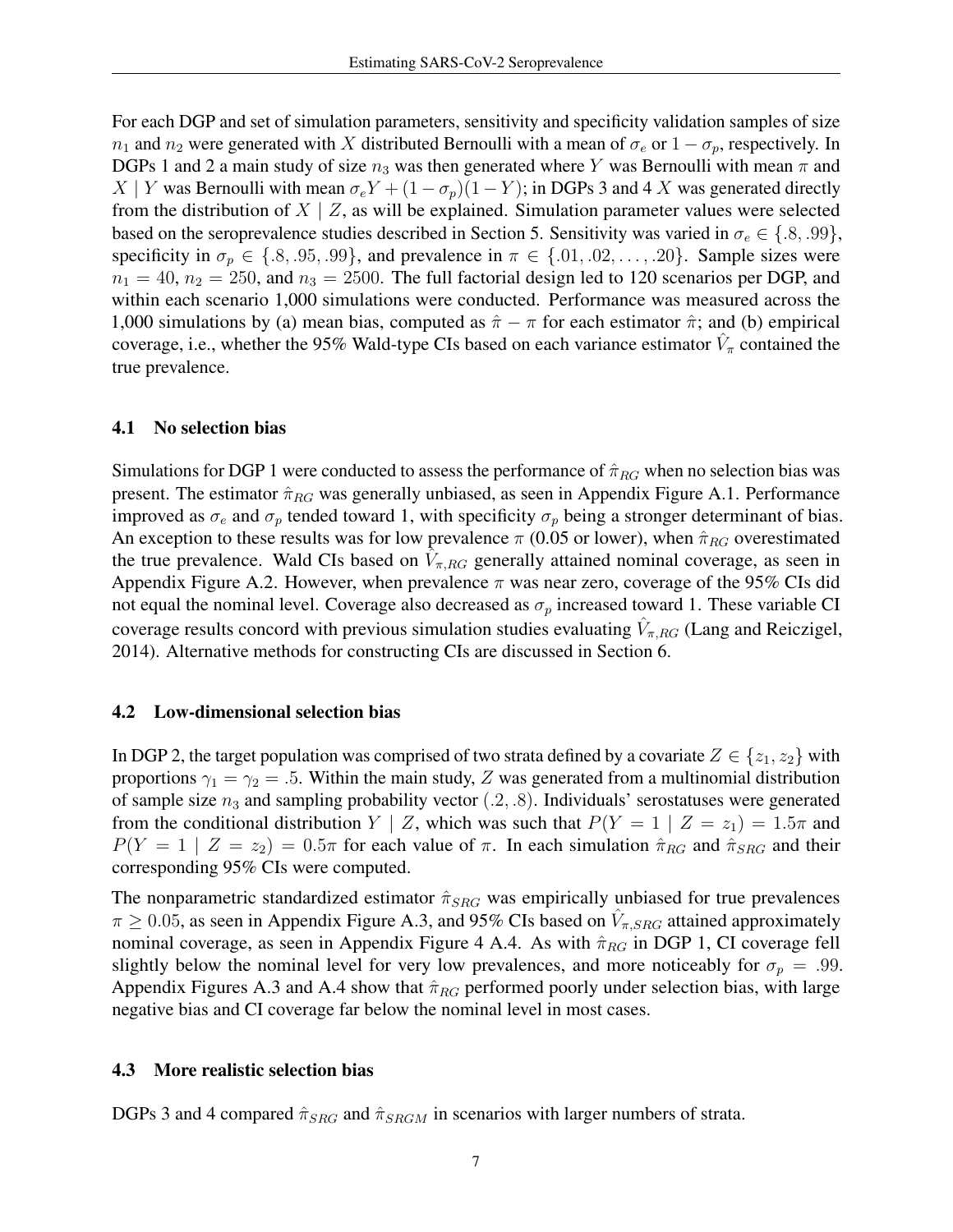# <span id="page-7-0"></span>4.3.1 DGP 3

Three covariates were defined as  $Z_1 \in \{z_{10}, z_{11}\}, Z_2 \in \{z_{20}, z_{21}, z_{22}, z_{23}\},$  and  $Z_3 \in$  ${z_{30}, z_{31}, z_{32}, z_{33}, z_{34}}$ , leading to  $k = 40$  strata with proportions  $(\gamma_1, \ldots, \gamma_{40})$ . Within the main study,  $Z$  was again generated as multinomial with size  $n_3$  and known sampling probability vector. Figure [1\(](#page-8-0)a) shows the structure of selection bias in DGP 3 by comparing the stratum proportions and sampling probabilities. Some low-prevalence strata that frequently occur in the population were oversampled, while most remaining strata were undersampled. Individuals' test results were generated from the conditional distribution  $X \mid Z$ , where

$$
logit\{P(X = 1 | Z)\} = \beta_0 + \beta_1 I(Z_1 = z_{11}) + \beta_2 I(Z_2 = z_{20}) + \beta_3 I(Z_2 = z_{21}) + \beta_4 I(Z_3 = z_{30}) + \beta_5 I(Z_3 = z_{31}).
$$

The parameters  $\beta_1 = -1$ ,  $\beta_2 = -.6$ ,  $\beta_3 = .8$ ,  $\beta_4 = .6$ , and  $\beta_5 = .4$  were set to reflect differential prevalences by stratum, while a "balancing intercept"  $\beta_0$  [\(Rudolph et al., 2021\)](#page-16-8) was set to different values so that prevalence  $\pi$  equaled (approximately)  $\{.01, .02, \ldots, .20\}$ . The nonparametric estimator  $\hat{\pi}_{SRG}$  and corresponding CI were computed using a restricted target population when random nonpositivity arose; the values of prevalence used to compute bias and coverage were based on the total (unrestricted) population, which is the parameter of interest. The parametric estimator  $\hat{\pi}_{SRGM}$  was computed with a correctly-specified logistic regression model.

Both  $\hat{\pi}_{SRG}$  and  $\hat{\pi}_{SRGM}$  performed well in this scenario. Figure [2](#page-9-1) shows that the estimators were generally empirically unbiased, though modest bias occurred when  $\sigma_p = 0.8$  and prevalence was low. Appendix Figure [A.5](#page-28-0) shows 95% CIs based on either  $\hat{V}_{\pi,SRG}$  or  $\hat{V}_{\pi,SRGM}$  attained nominal coverage, with slight under-coverage for  $\pi$  < 0.05. On average across all 120 scenarios, 89% (range of 86%-92%) of simulated datasets had positivity. As in DGP 2,  $\hat{\pi}_{RG}$  was seriously biased and the corresponding CIs did not attain nominal coverage.

## <span id="page-7-1"></span>4.3.2 DGP 4

Data were generated as in DGP 3, but the inclusion of a fourth covariate  $Z_4 \in \{z_{40}, z_{41}\}$  now led to 80 strata. The conditional distribution  $X \mid Z$  was such that  $\logit\{P(X = 1 \mid Z)\} = \nu h(Z)$ , where  $h(Z)$  here contains the same terms as in DGP 3 plus a main effect for  $I(Z_4 = z_{41})$  with corresponding coefficient  $\nu_6$ . Regression parameters were a balancing intercept  $\nu_0$ ,  $\nu_1 = -1$ ,  $\nu_2 = 3.25, \nu_3 = .8, \nu_4 = .6, \nu_5 = .4, \text{ and } \nu_6 = .1.$  The larger value for  $\nu_2$ , as compared to  $\beta_2$ , led to a stronger relationship between X and Z than was present in DGP 3. Figure [1\(](#page-8-0)b) displays selection bias in DGP 4. Some of the highest-prevalence and most commonly-occurring strata were undersampled to a greater degree than occurred in DGP 3, so in this sense there was more selection bias in DGP 4.

Figure [3](#page-10-0) shows that only  $\hat{\pi}_{SRGM}$  was empirically unbiased in this scenario, while  $\hat{\pi}_{SRG}$  typically had a moderately negative bias. Nonpositivity almost always occurred (in either all or all but one of the simulations, for each of the 120 scenarios). The worse performance of  $\hat{\pi}_{SRG}$  may be explained by restriction leading to bias under nonpositivity. CIs based on  $\hat{V}_{\pi,SRGM}$  typically attained nominal coverage, unlike those based on  $\hat{V}_{\pi,SRG}$  or  $\hat{V}_{\pi,RG}$ , as seen in Appendix Figure [A.6.](#page-29-0) However, the trend of empirical coverage being below the nominal level for low prevalence and  $\sigma_p = .99$  was more noticeable compared to other DGPs, perhaps due to greater selection bias. Note that  $\hat{V}_{\pi,SRGM}$ was negative for two simulations in a single scenario, and these "Heywood cases" [\(Kolenikov and](#page-15-7) [Bollen, 2012\)](#page-15-7) were ignored in the coverage calculation for that scenario.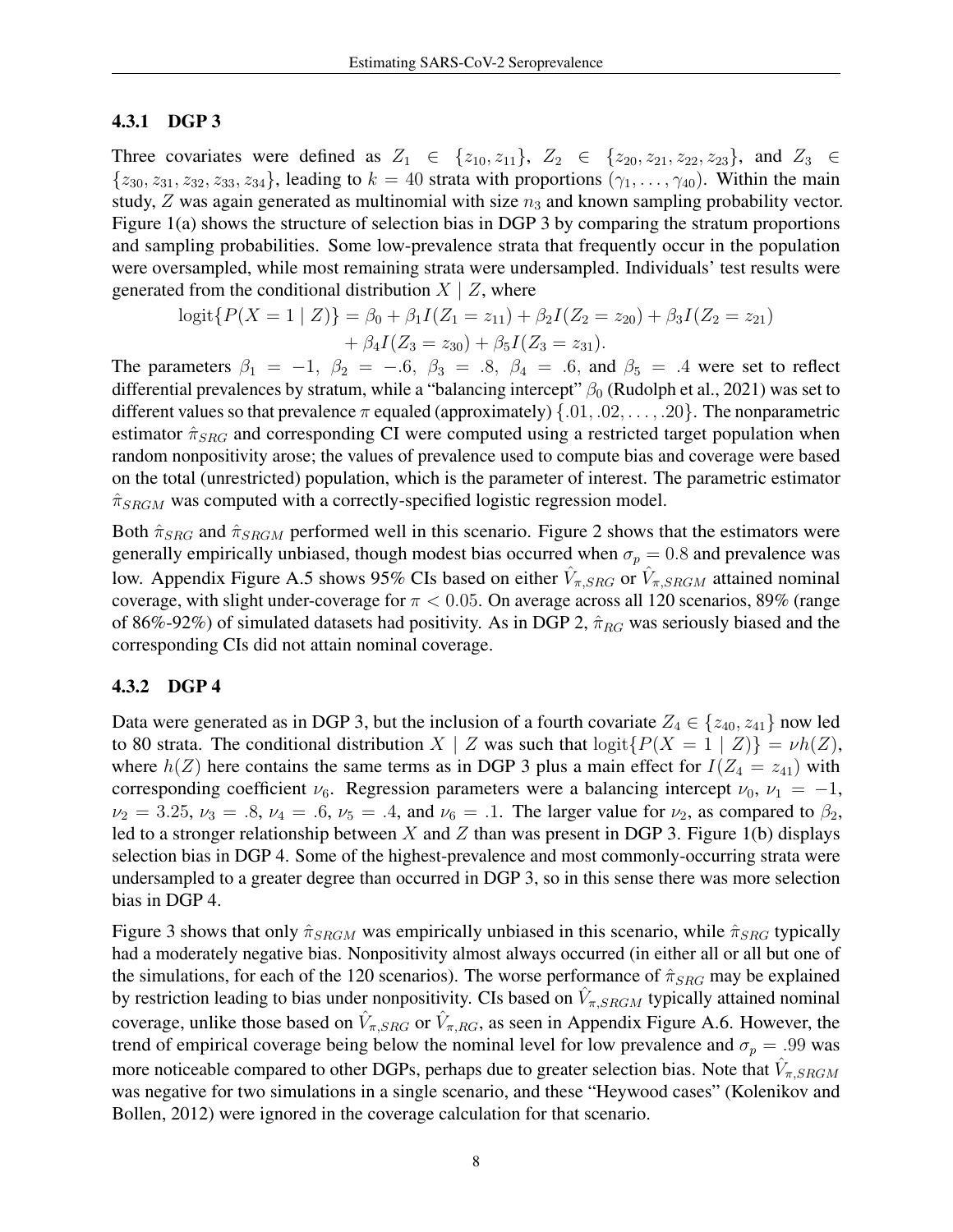

<span id="page-8-0"></span>Figure 1: Panels A and B represent selection bias in the simulation studies of DGPs 3 and 4, described in Sections [4.3.1](#page-7-0) and [4.3.2,](#page-7-1) respectively. Circle size is proportional to prevalence. Points are jittered slightly for legibility, and the diagonal lines denote equality between  $\gamma_j$  (stratum proportion) and  $s_i$  (sampling probability).

In summary, both the nonparametric and parametric standardized estimators  $\hat{\pi}_{SRG}$  and  $\hat{\pi}_{SRGM}$ had low empirical bias and close to nominal 95% CI coverage when there was little nonpositivity. As the number of covariates, amount of selection bias, and potential for nonpositivity increased, the (correctly-specified) parametric  $\hat{\pi}_{SRGM}$  generally maintained its performance while  $\hat{\pi}_{SRG}$  had greater empirical bias and the corresponding CIs did not attain nominal coverage levels.

#### <span id="page-8-1"></span>4.4 Model misspecification

The performance of  $\hat{\pi}_{SRGM}$  was also assessed in scenarios similar to DGPs 3 and 4, but under mild model misspecification. Here, the true conditional distributions of  $Y \mid Z$  were logit $\{P(Y = 1)$  $Z$ )} =  $\beta h(Z)$  and logit{ $P(Y = 1 | Z)$ } =  $\nu h(Z)$ , where  $\beta h(Z)$  and  $\nu h(Z)$  are the specifications used in the models for  $P(X = 1 | Z)$  in DGPs 3 and 4, respectively. The test results X were generated from  $X \mid Y$  as in DGPs 1 and 2. The degree of misspecification in each scenario thus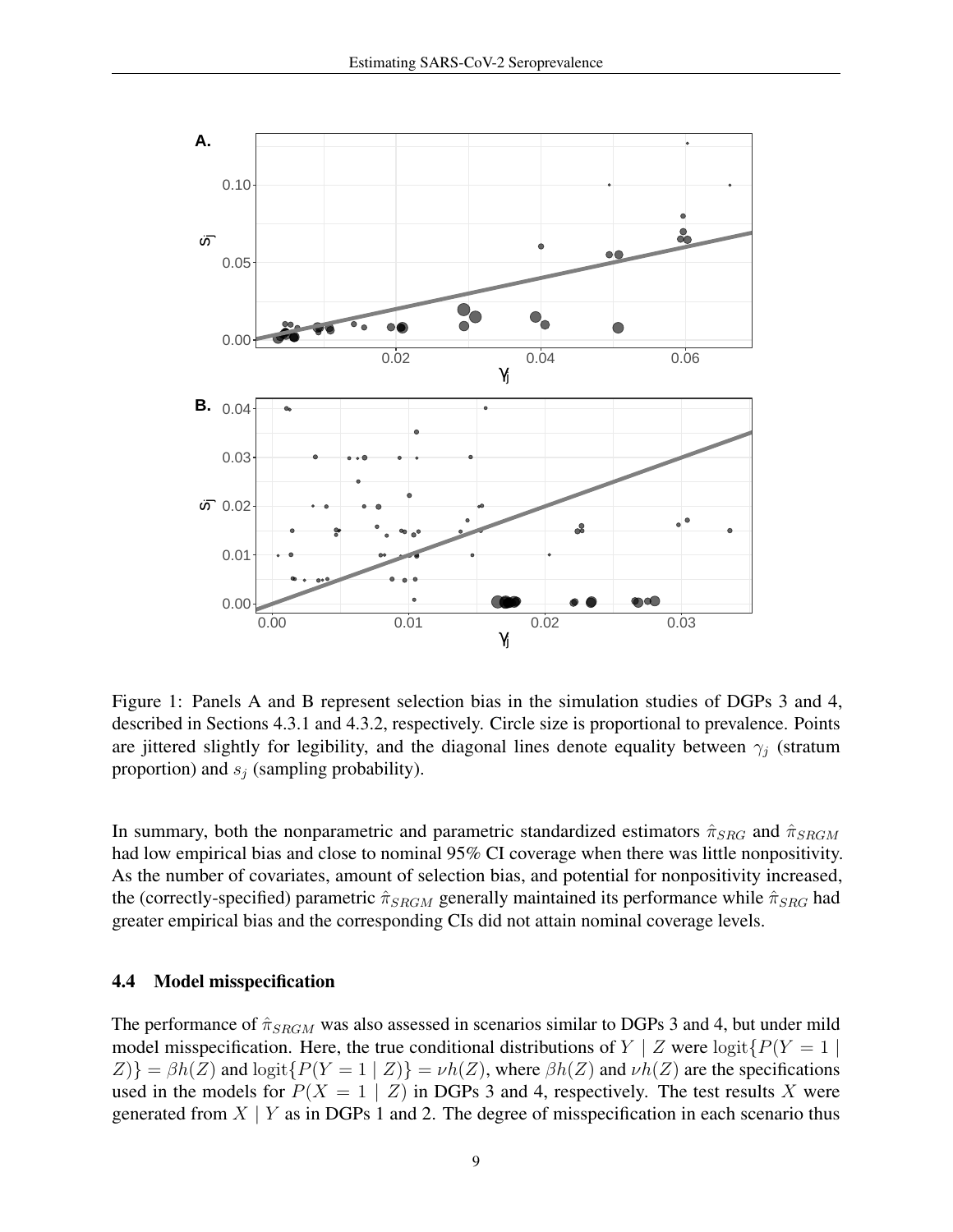

<span id="page-9-1"></span>Figure 2: Empirical bias of the Rogan-Gladen ( $\hat{\pi}_{RG}$ ), nonparametric standardized ( $\hat{\pi}_{SRG}$ ), and logistic regression standardized ( $\hat{\pi}_{SRGM}$ ) estimators from simulation study for DGP 3, described in Section [4.3.1.](#page-7-0) The six facets correspond to a given combination of sensitivity  $\sigma_e$  ('Sens') and specificity  $\sigma_p$  ('Spec').

depended on the values of  $\sigma_e$ ,  $\sigma_p$ , and  $\pi$ . Appendix Figures [A.7](#page-30-0) through [A.10](#page-33-0) show that, in terms of bias and 95% CI coverage,  $\hat{\pi}_{SRGM}$  was robust to the misspecification considered.

## <span id="page-9-0"></span>5 Applications

## <span id="page-9-2"></span>5.1 Belgium seroprevalence study

The standardized Rogan-Gladen methods were applied to a nationwide SARS-CoV-2 seroprevalence study in Belgium conducted across seven week-long collection rounds between March and October 2020 [\(Herzog et al., 2021\)](#page-15-8). The final collection round took place before the first vaccine authorization in the European Union in December 2020. Residual sera were collected in a stratified random sample from private laboratories encompassing a wide geographical network, with stratification by age group (10 year groups from 0-9, 10-19, ..., 90-plus), sex (male or female), and region (Wallonia, Flanders, or Brussels). The presence of SARS-CoV-2 IgG antibodies was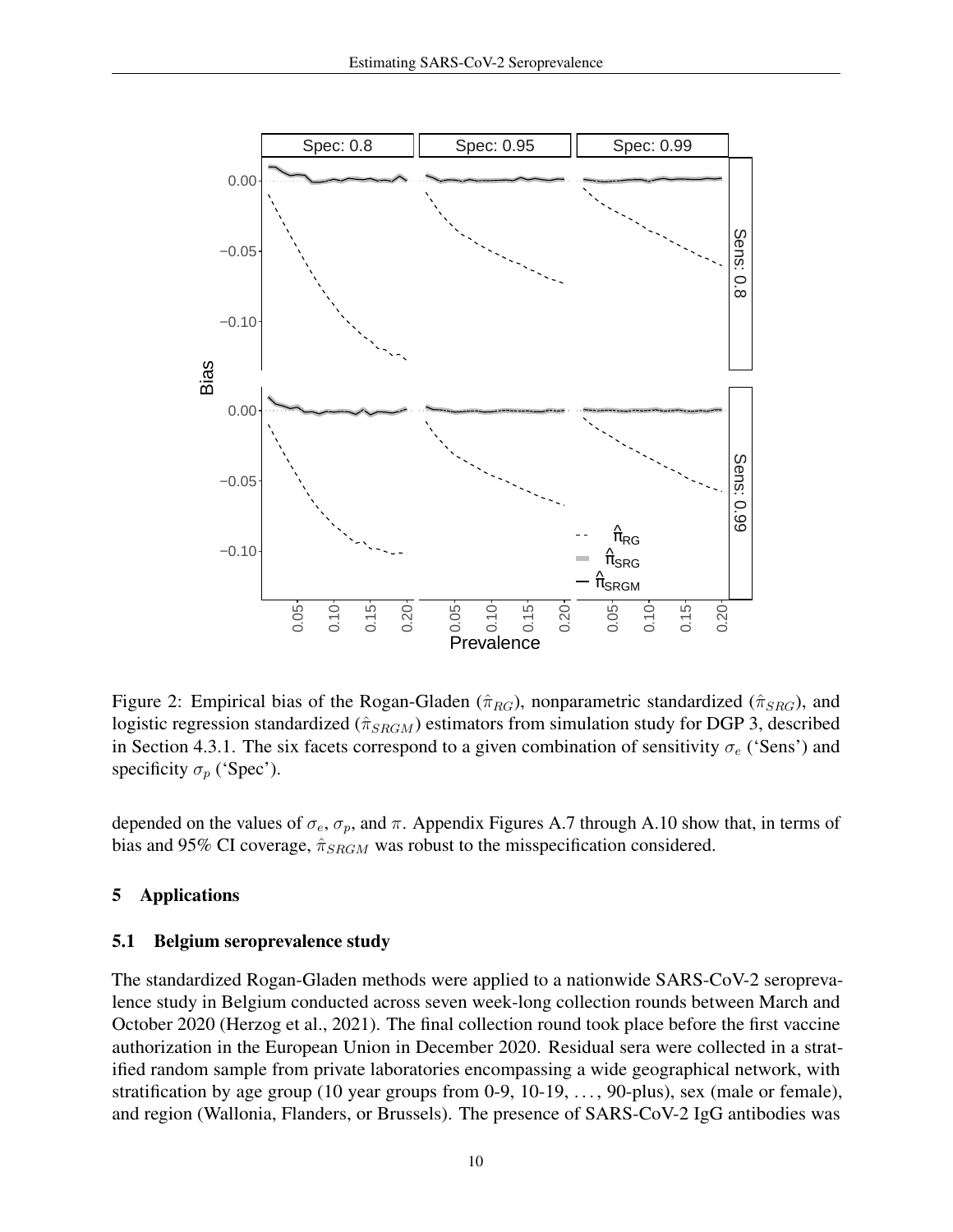

<span id="page-10-0"></span>Figure 3: Bias results from simulation study on DGP 4, described in Section [4.3.2.](#page-7-1) Figure layout is as in Figure [2.](#page-9-1)

determined using a semi-quantitative EuroImmun ELISA. Based on validation studies of  $n_1 = 181$ RT-PCR confirmed COVID-19 cases and  $n_2 = 326$  pre-pandemic negative controls, sensitivity and specificity were estimated to be  $\hat{\sigma}_e = .851$  and  $\hat{\sigma}_p = .988$  [\(Herzog et al., 2021,](#page-15-8) Table S1.1). The number of samples for assessing seroprevalence varied between  $n_3 = 2,960$  and  $n_3 = 3,910$  across the seven collection rounds.

In our analysis, we estimated nationwide seroprevalence in Belgium during each collection round standardized by age group, sex, and province (11 total), using 2020 stratum proportion data from the Belgian [Federal Planning Bureau](#page-15-9) [\(2021\)](#page-15-9). Province was used rather than region to match the covariates selected for weighting in [Herzog et al.](#page-15-8) [\(2021\)](#page-15-8). In six of the seven collection rounds nonpositivity arose, with between 2 to 15 of the 220 strata not sampled, so restricted target populations were used for computation of  $\hat{\pi}_{SRG}$ . For  $\hat{\pi}_{SRGM}$ , each logistic regression model had main effects for age group, sex, and province, as well as an interaction term between age group and sex.

Figure [4](#page-11-0) displays point estimates and CIs for  $\hat{\pi}_{RG}$ ,  $\hat{\pi}_{SRG}$ , and  $\hat{\pi}_{SRGM}$  alongside those for the unadjusted, or naive, sample prevalence  $\hat{\rho}$  for each collection round (with exact Clopper-Pearson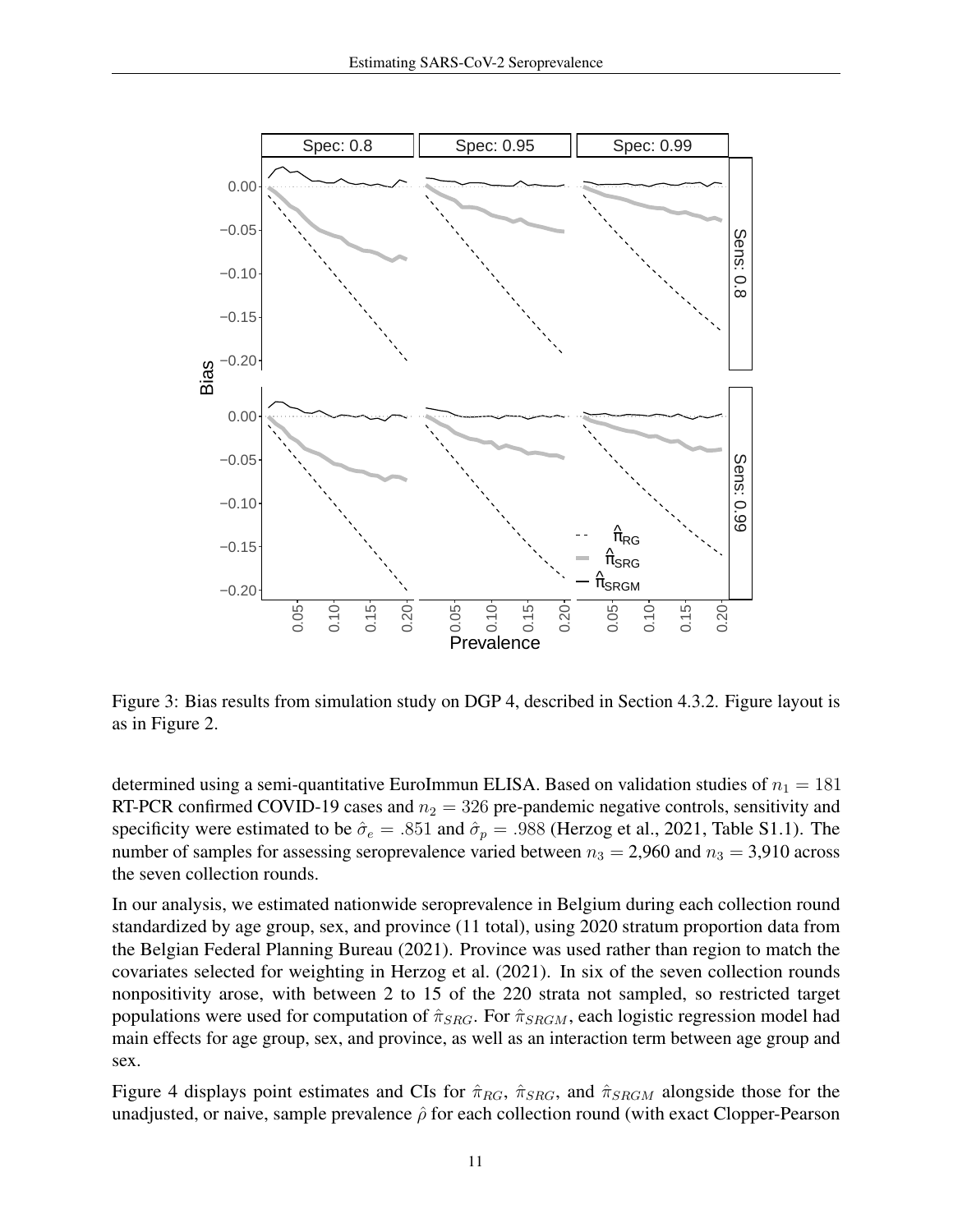

<span id="page-11-0"></span>Figure 4: Estimates and corresponding 95% confidence intervals for each of seven collection rounds for the 2020 Belgian seroprevalence study [\(Herzog et al., 2021\)](#page-15-8), described in Section [5.1.](#page-9-2)

95% CIs). The naive estimates  $\hat{\rho}$  were typically greater than the other three estimates and had narrower CIs. The greatest differences were between  $\hat{\rho}$  and  $\hat{\pi}_{RG}$ , which can be attributed to (estimated) measurement error in the assay. Both of the standardized estimates,  $\hat{\pi}_{SRG}$  and  $\hat{\pi}_{SRGM}$ , were similar in value to  $\hat{\pi}_{RG}$  in most collection periods. These estimates, in combination with the stratified random sampling design, suggest that the magnitude of measurement error in this study may have been larger than that of selection bias.

Time-specific seropositivity was at its highest level in the third collection period in May 2020, and thereafter followed a general decreasing trend through September 2020. This trend could reflect a decrease in seroprevalence in Belgium during this calendar time period, perhaps due to a decrease in seroincidence and waning antibodies [\(Herzog et al., 2021\)](#page-15-8). Alternatively, the apparent trend could reflect changes in care seeking behaviors during the study timeframe which could have affected the composition of the population contributing residual sera in each collection period [\(Herzog](#page-15-8) [et al., 2021\)](#page-15-8), although the standardized estimates should at least partially account for changes in the composition of individuals contributing sera over time.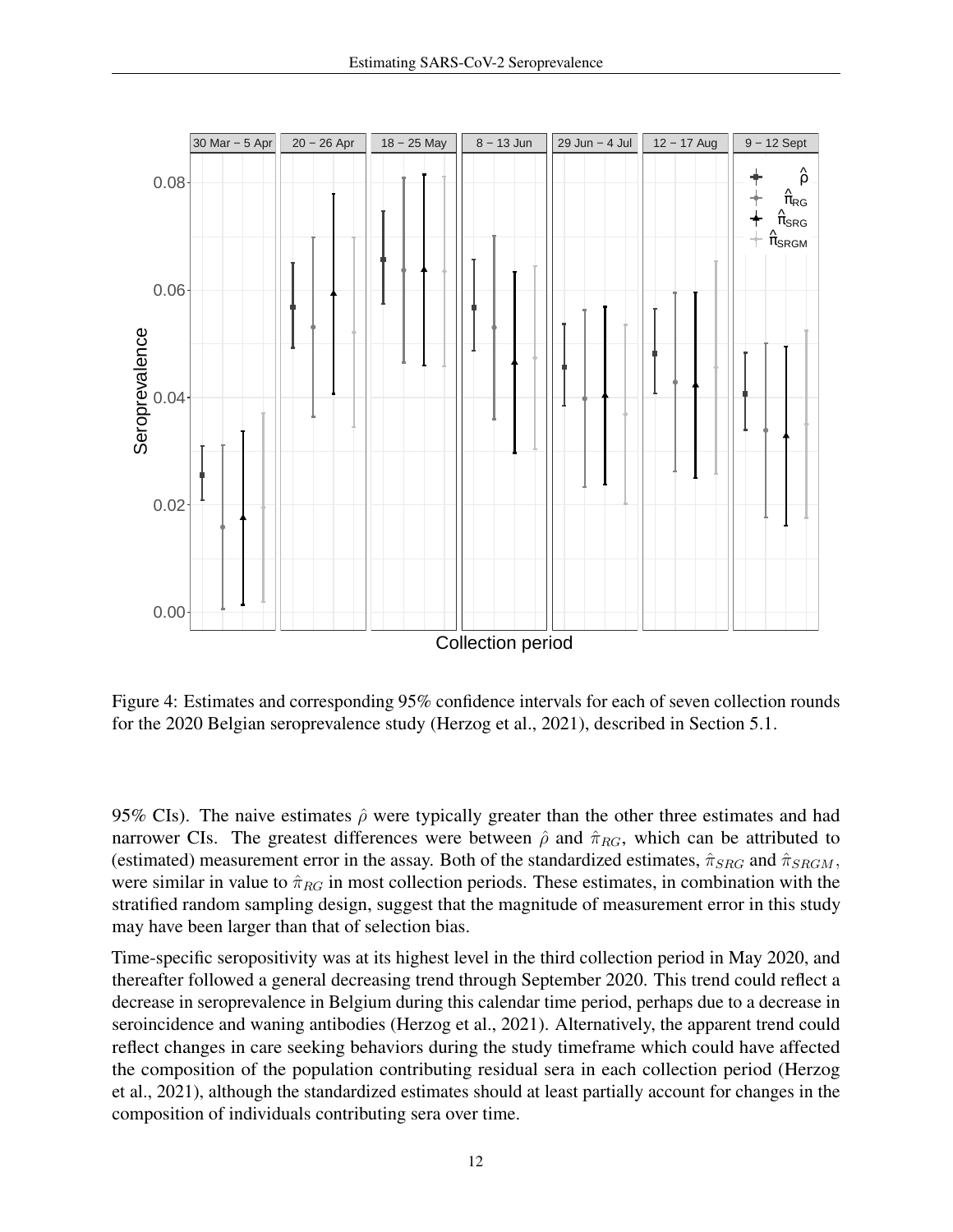# <span id="page-12-1"></span>5.2 North Carolina seroprevalence study

The standardization methods of Section [3](#page-3-0) were also applied to ScreenNC, which tested a convenience sample of  $n_3 = 2.973$  asymptomatic patients age 20 and older in North Carolina (NC) for antibodies to SARS-CoV-2 between April to June 2020 [\(Barzin et al., 2020\)](#page-14-7), before the authorization of vaccines in the United States. These patients were seeking unrelated medical care at eleven sites in NC associated with the University of North Carolina (UNC) Health Network. The presence of antibodies was determined with the Abbott Architect SARS-CoV-2 IgG assay. Based on validation studies of  $n_1 = 40$  RT-PCR confirmed positive patients and  $n_2 = 277$  pre-pandemic serum samples assumed to be negative, sensitivity was estimated as  $\hat{\sigma}_e = 1$  and specificity as  $\hat{\sigma}_p = 0.989$ .

In our analysis, seroprevalence was estimated in two relevant target populations. First, we standardized to patients accessing the UNC Health Network during a similar timeframe (21,901 patients from February to June of 2020). The main study sample differed from this UNC target population in terms of age group, race, and sex characteristics, as seen in Table [1,](#page-13-0) and meta-analyses suggested that prevalence of COVID-19 infections differed between levels of these covariates in some populations [\(Pijls et al., 2021;](#page-16-9) [Mackey et al., 2021\)](#page-15-10), supporting the covariates' use in standardization. Note that several racial classifications, including patient refused and unknown, were reclassified as 'Other'. Second, we standardized to the 2019 NC population over the age of 20 (7,873,971 persons) using covariate data from the American Community Survey [\(US Census Bureau, 2019\)](#page-16-10). The assumption of equal sampling probabilities may be less reasonable for this target population because not all NC residents are in the UNC Health Network and because there were some geographic areas where no patients in the study sample were from. There was no sample data in the main study for two covariate strata that existed in the UNC Health Network, so restriction was used for  $\hat{\pi}_{SRG}$ . Logistic regression models with main effects for sex, race, and age group were used to compute  $\hat{\pi}_{SRGM}$ ; interaction effects were not included as the small number of positive test results could have led to model overfit.

The sample proportion of positive tests was  $\hat{\rho} = 24/2973 = 0.81\%$ . The sample false positive rate was  $1 - \hat{\sigma}_p = 1.08\%$ , so the data are, at first appearance, consistent with a population prevalence of 0%. Indeed, the Rogan-Gladen seroprevalence estimate was  $\hat{\pi}_{RG} = 0\%$  (95% CI 0%, 1.00%). Likewise, the UNC target population had nonparametric and parametric standardized estimates of  $\hat{\pi}_{SRG} = 0\%$  (0%, 1.11%) and  $\hat{\pi}_{SRGM} = 0\%$  (0%, 1.13%), and the NC target population had corresponding estimates of 0% (0%, 1.10%) and 0% (0%, 1.11%). All estimates were truncated into [0, 1]. The closeness of the standardized and unstandardized results may be due to the small number of positive test results and similarities between the sample and the target populations.

# <span id="page-12-0"></span>6 Discussion

We examined nonparametric and model-based standardized Rogan-Gladen estimators, deriving their large-sample properties and consistent variance estimators. While motivated by SARS-CoV-2 seroprevalence studies, the methods considered here are also applicable to prevalence estimation of any binary variable for settings where validation data can be used to estimate the measurement instrument's sensitivity and specificity and covariate data can be used for standardization. Simulation studies demonstrated that both standardized Rogan-Gladen methods had low empirical bias and nominal CI coverage in the majority of practical settings. The empirical results in Section [4](#page-5-0) highlight the tradeoffs inherent in choosing which method to use for a seroprevalence study. The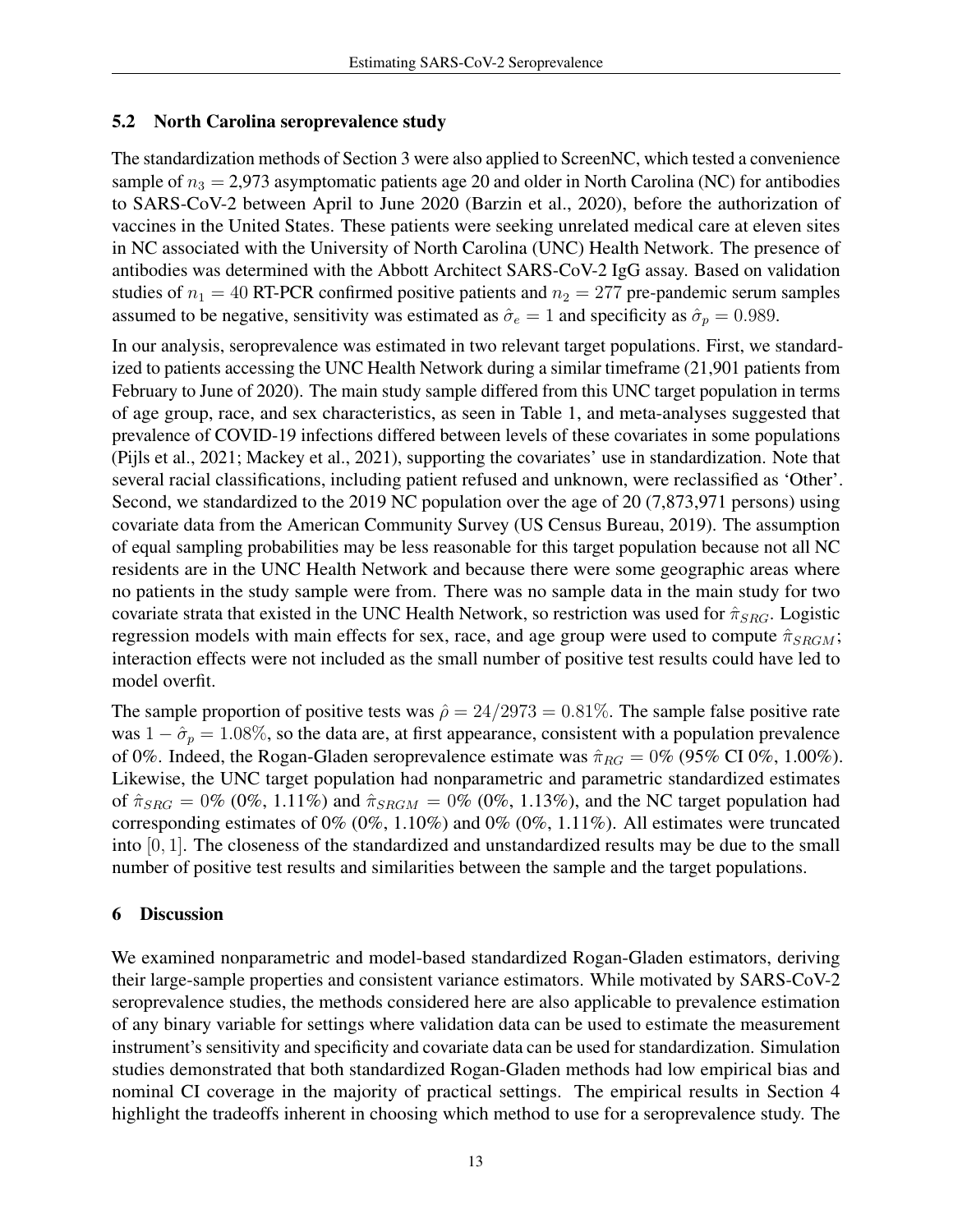<span id="page-13-0"></span>Table 1: Demographic comparisons of the ScreenNC study sample, UNC Hospitals patient population, and North Carolina population aged 20+. Data on the NC population are from the 2019 American Community Survey (ACS). Several racial classifications including Patient Refused and Unknown were reclassified as Other. Sample size is denoted by  $n$ . Some column totals do not sum to 100% because of rounding.

|            |                                  | ScreenNC         |      | <b>UNC</b> Hospitals |      | NC ACS    |     |
|------------|----------------------------------|------------------|------|----------------------|------|-----------|-----|
|            |                                  | $\boldsymbol{n}$ | $\%$ | $\boldsymbol{n}$     | $\%$ | $\eta$    | %   |
|            |                                  | 2,973            | 100  | 31,095               | 100  | 7,873,971 | 100 |
| <b>Sex</b> | Female                           | 1,955            | 66   | 13,962               | 64   | 4,108,603 | 52  |
|            | Male                             | 1,018            | 34   | 7,975                | 36   | 3,765,368 | 48  |
| Race       | Asian                            | 67               | 2    | 460                  | 2    | 230,759   | 3   |
|            | <b>Black or African-American</b> | 395              | 13   | 5,109                | 23   | 1,640,311 | 21  |
|            | Other                            | 311              | 10   | 1,843                | 6    | 455,600   | 6   |
|            | White or Caucasian               | 2,200            | 74   | 21,074               | 68   | 5,547,301 | 70  |
| Age        | 20-29                            | 342              | 12   | 2060                 | 9    | 1,400,918 | 18  |
|            | 30-39                            | 599              | 20   | 2,763                | 13   | 1,344,647 | 17  |
|            | 40-49                            | 518              | 18   | 3,382                | 15   | 1,351,156 | 17  |
|            | 50-59                            | 602              | 20   | 4,200                | 19   | 1,360,357 | 17  |
|            | 60-69                            | 489              | 17   | 4,548                | 21   | 1,228,123 | 16  |
|            | 70-79                            | 310              | 11   | 3,325                | 15   | 806,002   | 10  |
|            | $80+$                            | 77               | 3    | 1,623                | 7    | 382,768   | 5   |

parametric standardized estimator  $\hat{\pi}_{SRGM}$  was empirically unbiased even when the number of strata and covariates, and with them the potential for random nonpositivity, increased. A drawback to  $\hat{\pi}_{SRGM}$  is the need to correctly specify the form of a regression model. On the other hand, the nonparametric standardized estimator  $\hat{\pi}_{SRG}$  does not require model specification and performed well in scenarios with lower amounts of selection bias and nonpositivity. As the number of strata and covariates grew, however,  $\hat{\pi}_{SRG}$  was empirically biased and its corresponding 95% CIs did not attain nominal coverage.

For practical use of either method, careful choice of covariates is necessary. Including additional covariates may make the assumption of equal probability of sampling within strata more reasonable. However, such inclusion also makes covariate-defined strata smaller and random nonpositivity more likely. An alternative strategy is to collapse smaller strata with few or no persons to create larger strata, which may make random nonpositivity less likely. However, if strata with sufficiently different sampling probabilities were collapsed together, then the assumption of equal probability of sampling within strata would be violated.

Topics for future research and broader issues in SARS-CoV-2 seroprevalence studies merit mention. In this paper Wald-type confidence intervals are considered, which have known limitations [\(Brown](#page-14-9) [et al., 2001;](#page-14-9) [Dean and Pagano, 2015\)](#page-15-11); alternative types of confidence intervals could be considered based on the bootstrap [\(Cai et al., 2020\)](#page-14-8), Bayesian posterior intervals [\(Gelman and Carpenter,](#page-15-12) [2020\)](#page-15-12), or test inversion [\(DiCiccio et al., 2021\)](#page-15-13). While the approaches here estimate seroprevalence at a fixed point in time, seroprevalence is a dynamic parameter. For analysis of studies with lengthier data collection periods, extensions of the estimators in this paper could be considered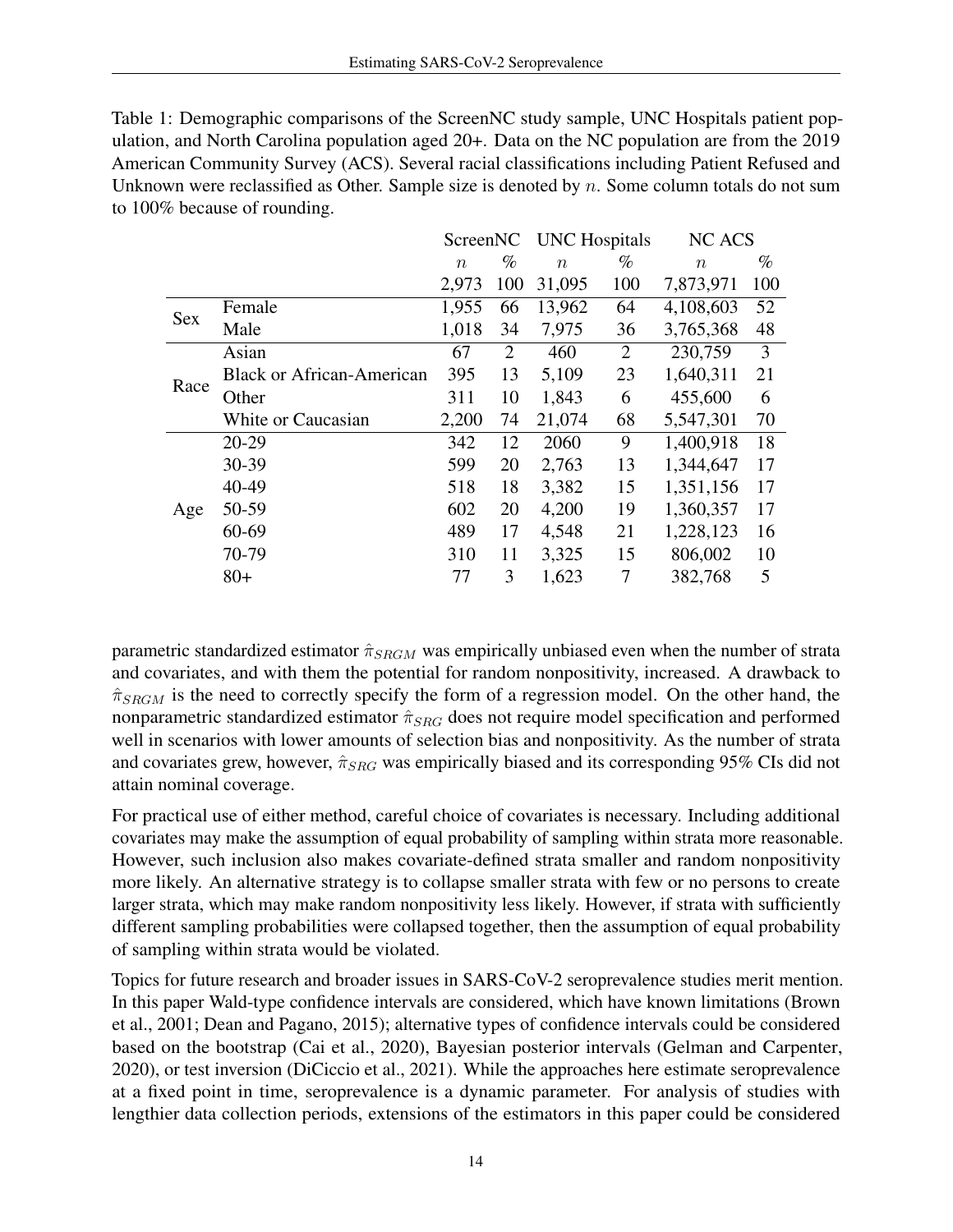which make additional assumptions (e.g., smoothness, monotonicity) about the longitudinal nature of seroprevalence. Another possible extension could consider variations in assay sensitivity, which may depend on a variety of factors such as: the type of assay used; the recency of exposure, infection, or vaccination of an individual; disease severity in infected individuals; the type and dose of vaccine for vaccinated individuals; and so forth. Where additional data are available related to these factors, then extensions of the standardized Rogan-Gladen estimators which incorporate these additional data could be developed. As an alternative to standardization, inverse probability of sampling weights [\(Lesko et al., 2017\)](#page-15-14) or inverse odds of sampling weights [\(Westreich and Cole,](#page-16-7) [2010\)](#page-16-7) could be considered. Standardization and weighting methods may possibly be combined to create a doubly robust Rogan-Gladen estimator.

## References

- <span id="page-14-4"></span>Accorsi, E. K., Qiu, X., Rumpler, E., Kennedy-Shaffer, L., Kahn, R., Joshi, K., Goldstein, E., Stensrud, M. J., Niehus, R., Cevik, M., and Lipsitch, M. (2021). How to detect and reduce potential sources of biases in studies of SARS-CoV-2 and COVID-19. *European Journal of Epidemiology*, 36:179–196.
- <span id="page-14-0"></span>Arora, R. K., Joseph, A., Van Wyk, J., Rocco, S., Atmaja, A., May, E., Yan, T., Bobrovitz, N., Chevrier, J., Cheng, M. P., Williamson, T., and Buckeridge, D. L. (2021). SeroTracker: a global SARS-CoV-2 seroprevalence dashboard. *The Lancet Infectious Diseases*, 21(4):e75–e76.
- <span id="page-14-5"></span>Bajema, K. L., Wiegand, R. E., Cuffe, K., Patel, S. V., Iachan, R., Lim, T., Lee, A., Moyse, D., Havers, F. P., Harding, L., et al. (2021). Estimated SARS-CoV-2 seroprevalence in the US as of September 2020. *JAMA Internal Medicine*, 181(4):450–460.
- <span id="page-14-7"></span>Barzin, A., Schmitz, J. L., Rosin, S., Sirpal, R., Almond, M., Robinette, C., Wells, S., Hudgens, M., Olshan, A., Deen, S., et al. (2020). SARS-CoV-2 seroprevalences among a southern U.S. population indicates limited asymptomatic spread under physical distancing measures. *mBio*, 11(5):e02426–20.
- <span id="page-14-6"></span>Boos, D. D. and Stefanski, L. A. (2013). *Essential Statistical Inference: Theory and Methods*. Springer.
- <span id="page-14-3"></span>Bouman, J. A., Riou, J., Bonhoeffer, S., and Regoes, R. R. (2021). Estimating the cumulative incidence of SARS-CoV-2 with imperfect serological tests: Exploiting cutoff-free approaches. *PLOS Computational Biology*, 17(2):e1008728.
- <span id="page-14-2"></span>Brazeau, N. F., Verity, R., Jenks, S., Fu, H., Whittaker, C., Winskill, P., Walker, P., Riley, S., Schnekenberg, R. P., Hoeltgebaum, H., et al. (2020). Report 34: COVID-19 infection fatality ratio: Estimates from seroprevalence. Technical report, Imperial College London.
- <span id="page-14-9"></span>Brown, L. D., Cai, T. T., and DasGupta, A. (2001). Interval estimation for a binomial proportion. *Statistical Science*, 16(2):101–133.
- <span id="page-14-1"></span>Buss, L. F., Prete Jr., C. A., Abrahim, C. M. M., Mendrone Jr., A., Salomon, T., Almeida-Neto, C. d., França, R. F. O., Belotti, M. C., Carvalho, M. P. S. S., Costa, A. G., et al. (2021). Three-quarters attack rate of SARS-CoV-2 in the Brazilian Amazon during a largely unmitigated epidemic. *Science*, 371(6526):288–292.
- <span id="page-14-8"></span>Cai, B., Ioannidis, J. P. A., Bendavid, E., and Tian, L. (2020). Exact inference for disease prevalence based on a test with unknown specificity and sensitivity. arXiv. [http://arxiv.org/abs/2011.](http://arxiv.org/abs/2011.14423) [14423](http://arxiv.org/abs/2011.14423).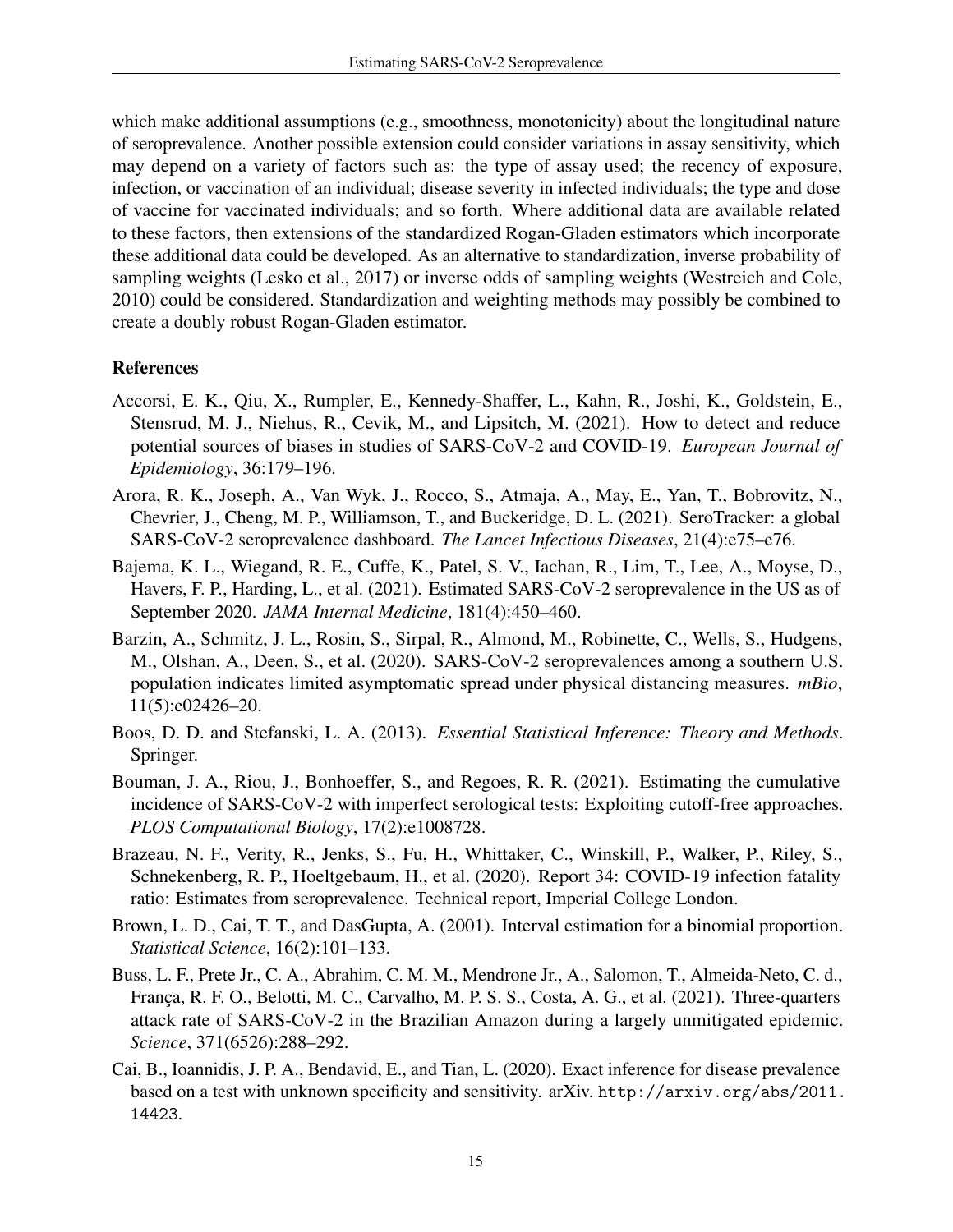- <span id="page-15-11"></span>Dean, N. and Pagano, M. (2015). Evaluating confidence interval methods for binomial proportions in clustered surveys. *Journal of Survey Statistics and Methodology*, 3(4):484–503.
- <span id="page-15-13"></span>DiCiccio, T. J., Ritzwoller, D. M., Romano, J. P., and Shaikh, A. M. (2021). Confidence intervals for seroprevalence. arXiv. <http://arxiv.org/abs/2103.15018>.
- <span id="page-15-0"></span>Earle, K. A., Ambrosino, D. M., Fiore-Gartland, A., Goldblatt, D., Gilbert, P. B., Siber, G. R., Dull, P., and Plotkin, S. A. (2021). Evidence for antibody as a protective correlate for COVID-19 vaccines. *Vaccine*, 39:4423–4428.
- <span id="page-15-2"></span>Elliott, M. R. and Valliant, R. (2017). Inference for nonprobability samples. *Statistical Science*, 32(2):249–264.
- <span id="page-15-9"></span>Federal Planning Bureau (2021). Population projections 2020-2070. Dataset. [https://www.plan.](https://www.plan.be/databases/data-35-en-population_projections_2020_2070) [be/databases/data-35-en-population\\_projections\\_2020\\_2070](https://www.plan.be/databases/data-35-en-population_projections_2020_2070).
- <span id="page-15-12"></span>Gelman, A. and Carpenter, B. (2020). Bayesian analysis of tests with unknown specificity and sensitivity. *Journal of the Royal Statistical Society: Series C (Applied Statistics)*, 69(5):1269– 1283.
- <span id="page-15-5"></span>Havers, F. P., Reed, C., Lim, T., Montgomery, J. M., Klena, J. D., Hall, A. J., Fry, A. M., Cannon, D. L., Chiang, C.-F., Gibbons, A., et al. (2020). Seroprevalence of antibodies to SARS-CoV-2 in 10 sites in the United States, March 23-May 12, 2020. *JAMA Internal Medicine*, 180(12):1576– 1586.
- <span id="page-15-8"></span>Herzog, S., Bie, J. D., Abrams, S., Wouters, I., Ekinci, E., Patteet, L., Coppens, A., Spiegeleer, S. D., Beutels, P., Damme, P. V., et al. (2021). Seroprevalence of IgG antibodies against SARS coronavirus 2 in Belgium – a serial prospective cross-sectional nationwide study of residual samples (March – October 2020). medRxiv. [https://www.medrxiv.org/content/10.1101/](https://www.medrxiv.org/content/10.1101/2020.06.08.20125179v6) [2020.06.08.20125179v6](https://www.medrxiv.org/content/10.1101/2020.06.08.20125179v6).
- <span id="page-15-4"></span>Hilden, J. (1979). A further comment on "Estimating prevalence from the results of a screening test". *American Journal of Epidemiology*, 109(6):721–722.
- <span id="page-15-1"></span>Khoury, D. S., Cromer, D., Reynaldi, A., Schlub, T. E., Wheatley, A. K., Juno, J. A., Subbarao, K., Kent, S. J., Triccas, J. A., and Davenport, M. P. (2021). Neutralizing antibody levels are highly predictive of immune protection from symptomatic SARS-CoV-2 infection. *Nature Medicine*, 27:1205–1211.
- <span id="page-15-7"></span>Kolenikov, S. and Bollen, K. A. (2012). Testing negative error variances: Is a Heywood case a symptom of misspecification? *Sociological Methods & Research*, 41(1):124–167.
- <span id="page-15-6"></span>Lang, Z. and Reiczigel, J. (2014). Confidence limits for prevalence of disease adjusted for estimated sensitivity and specificity. *Preventive Veterinary Medicine*, 113(1):13–22.
- <span id="page-15-3"></span>Larremore, D. B., Fosdick, B. K., Zhang, S., and Grad, Y. H. (2020). Jointly modeling prevalence, sensitivity and specificity for optimal sample allocation. bioRxiv. [http://biorxiv.org/](http://biorxiv.org/lookup/doi/10.1101/2020.05.23.112649) [lookup/doi/10.1101/2020.05.23.112649](http://biorxiv.org/lookup/doi/10.1101/2020.05.23.112649).
- <span id="page-15-14"></span>Lesko, C. R., Buchanan, A. L., Westreich, D., Edwards, J. K., Hudgens, M. G., and Cole, S. R. (2017). Generalizing study results: a potential outcomes perspective. *Epidemiology*, 28(4):553– 561.
- <span id="page-15-10"></span>Mackey, K., Ayers, C. K., Kondo, K. K., Saha, S., Advani, S. M., Young, S., Spencer, H., Rusek, M., Anderson, J., Veazie, S., et al. (2021). Racial and ethnic disparities in COVID-19-Related infections, hospitalizations, and deaths. *Annals of Internal Medicine*, 174(3):362–373.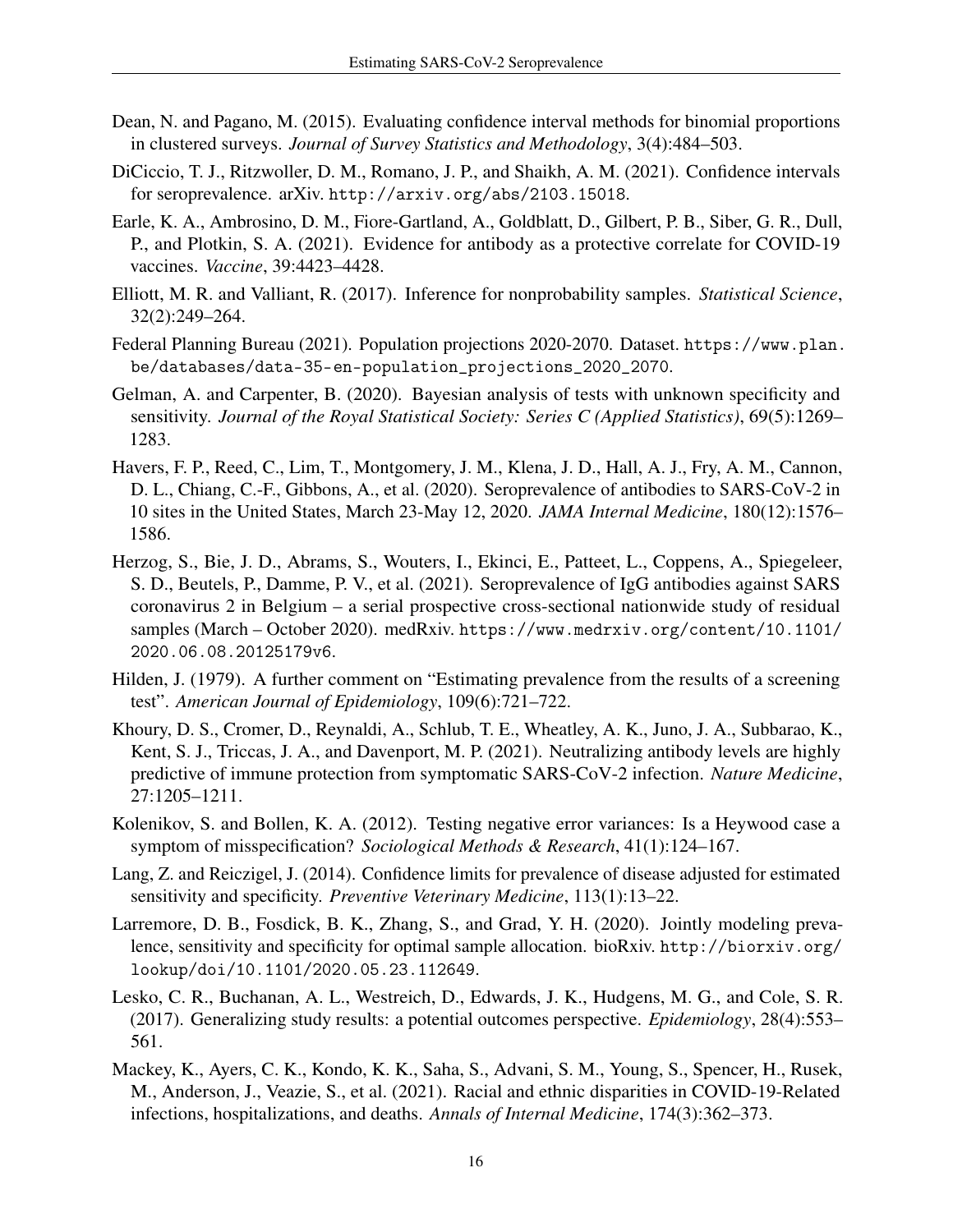- <span id="page-16-4"></span>Marchevsky, N. (1979). Re: "Estimating prevalence from the results of a screening test". *American Journal of Epidemiology*, 109(6):720–721.
- <span id="page-16-2"></span>Perez-Saez, J., Zaballa, M.-E., Yerly, S., Andrey, D. O., Meyer, B., Eckerle, I., Balavoine, J.-F., Chappuis, F., Pittet, D., Trono, D., et al. (2021). Persistence of anti-SARS-CoV-2 antibodies: immunoassay heterogeneity and implications for serosurveillance. *Clinical Microbiology and Infection*, 27(11):1695.e7–1695.e12.
- <span id="page-16-9"></span>Pijls, B. G., Jolani, S., Atherley, A., Derckx, R. T., Dijkstra, J. I. R., Franssen, G. H. L., Hendriks, S., Richters, A., Venemans-Jellema, A., Zalpuri, S., and Zeegers, M. P. (2021). Demographic risk factors for COVID-19 infection, severity, ICU admission and death: a meta-analysis of 59 studies. *BMJ Open*, 11(1):e044640.
- <span id="page-16-3"></span>Rogan, W. J. and Gladen, B. (1978). Estimating prevalence from the results of a screening test. *American Journal of Epidemiology*, 107(1):71–76.
- <span id="page-16-8"></span>Rudolph, J. E., Edwards, J. K., Naimi, A. I., and Westreich, D. J. (2021). Simulation in practice: The balancing intercept. *American Journal of Epidemiology*, 190(8):1696–1698.
- <span id="page-16-1"></span>Shioda, K., Lau, M. S., Kraay, A. N., Nelson, K. N., Siegler, A. J., Sullivan, P. S., Collins, M. H., Weitz, J. S., and Lopman, B. A. (2021). Estimating the cumulative incidence of SARS-CoV-2 infection and the infection fatality ratio in light of waning antibodies. *Epidemiology*, 32(4):518– 524.
- <span id="page-16-5"></span>Shook-Sa, B. E., Boyce, R. M., and Aiello, A. E. (2020). Estimation without representation: Early Severe Acute Respiratory Syndrome Coronavirus 2 seroprevalence studies and the path forward. *The Journal of Infectious Diseases*, 222(7):1086–1089.
- <span id="page-16-0"></span>Takahashi, S., Peluso, M. J., Hakim, J., Turcios, K., Janson, O., Routledge, I., Busch, M. P., Hoh, R., Tai, V., Kelly, J. D., et al. (2021). SARS-CoV-2 serology across scales: a framework for unbiased seroprevalence estimation incorporating antibody kinetics and epidemic recency. medRxiv. <http://medrxiv.org/lookup/doi/10.1101/2021.09.09.21263139>.
- <span id="page-16-10"></span>US Census Bureau (2019). American Community Survey 1-year estimates, Public Use Microdata Sample. Dataset. <https://data.census.gov/mdat/#/>.
- <span id="page-16-6"></span>van Belle, G., Fisher, L. D., Heagerty, P. J., and Lumley, T. (2004). *Biostatistics: A Methodology for the Health Sciences*. John Wiley & Sons, 2nd edition.
- <span id="page-16-7"></span>Westreich, D. and Cole, S. R. (2010). Invited Commentary: Positivity in practice. *American Journal of Epidemiology*, 171(6):674–677.

## Acknowledgments

We thank Dirk Dittmer and the ScreenNC research team for data access. We also thank Shaina Alexandria, Bryan Blette, and Kayla Kilpatrick for constructive suggestions and discussions. This research was supported by the NIH (Grant R01 AI085073), the UNC Chapel Hill Center for AIDS Research (Grants P30 AI050410 and R01 AI157758), and the NSF (Grant GRFP DGE-1650116). The content is solely the responsibility of the authors and does not represent the official views of the NIH.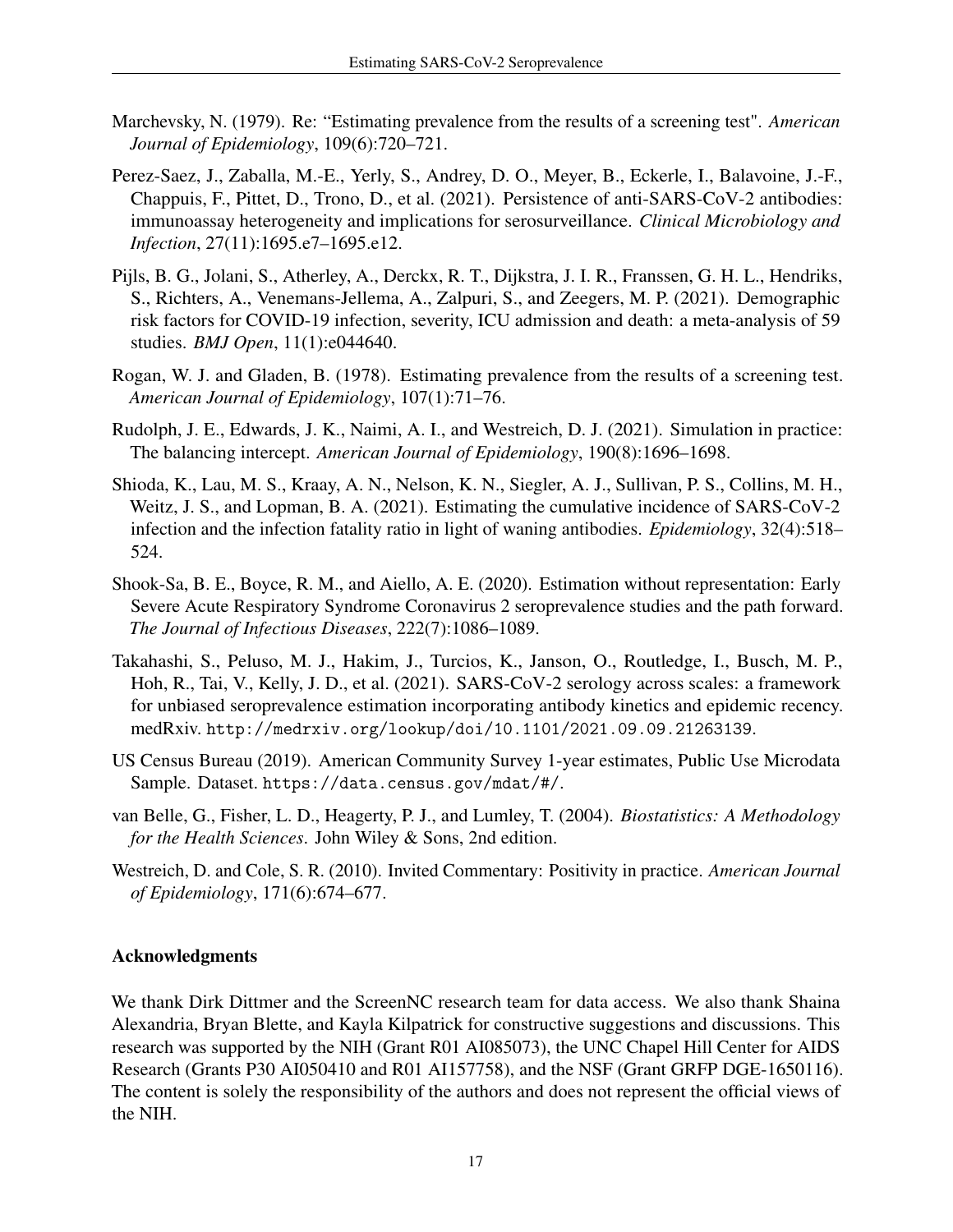# Code and data availability statement

R code based on the simulations in Section [4](#page-5-0) and data analysis in Section [5,](#page-9-0) data from the Belgium and North Carolina seroprevalence studies in Section [5,](#page-9-0) and a Microsoft Excel spreadsheet that computes the estimators  $\hat{\pi}_{SRG}$  and  $\hat{V}_{\pi,SRG}$  are available at [https://github.com/samrosin/](https://github.com/samrosin/rgStandardized) [rgStandardized](https://github.com/samrosin/rgStandardized).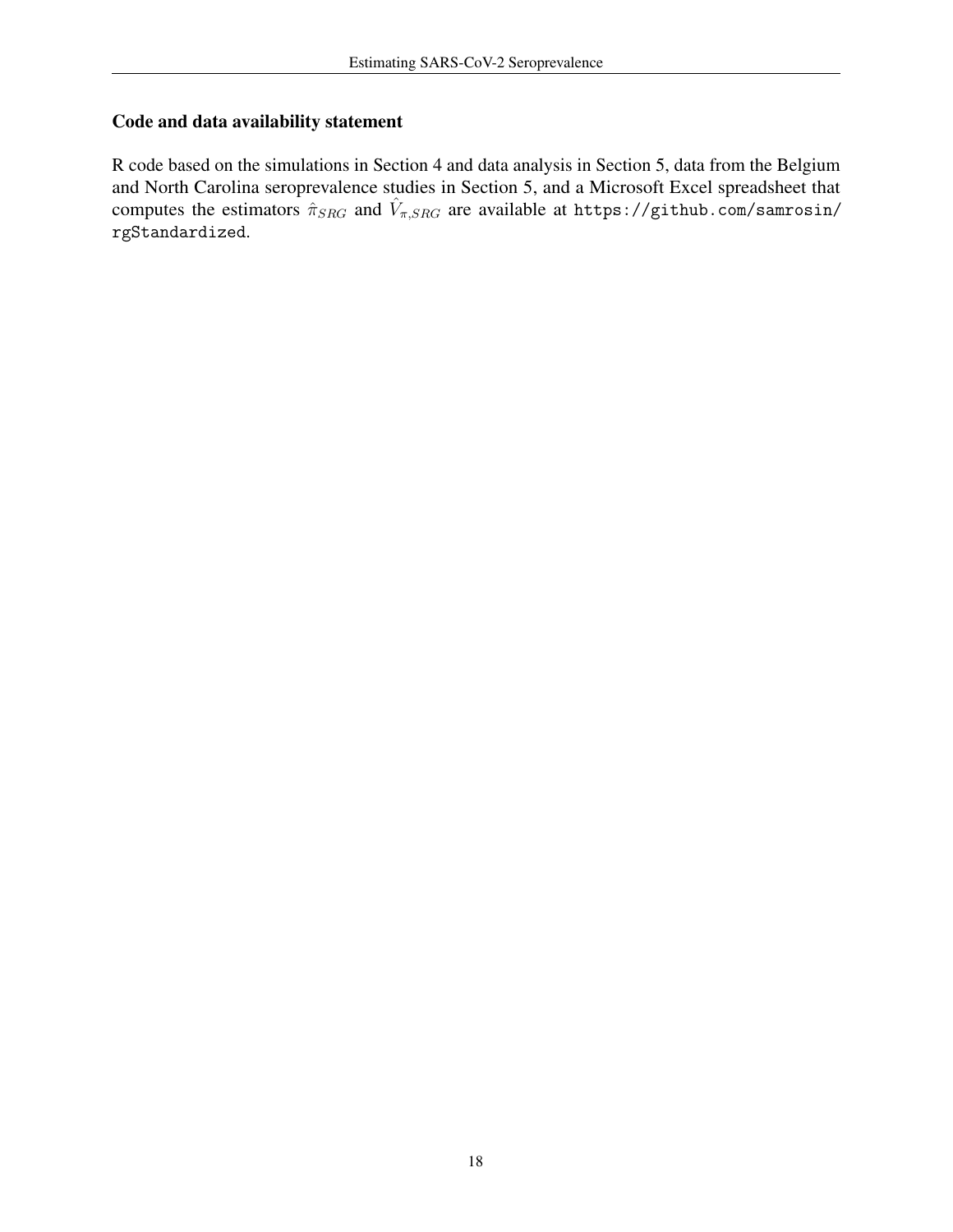#### <span id="page-18-0"></span>Appendix A Proofs for Section 2

#### <span id="page-18-2"></span>A.1 Proof of asymptotic normality

Taylor expansion of  $n^{-1} \sum \psi(X_i; \delta_i, \hat{\theta})$  around the true parameter  $\theta$  yields

$$
0 = n^{-1} \sum \psi(X_i; \delta_i, \hat{\theta}) = n^{-1} \sum \psi(X_i; \delta_i, \theta) + n^{-1} \sum \psi(X_i; \delta_i, \theta) (\hat{\theta} - \theta) + R
$$

where  $\dot{\psi}(X_i;\delta_i,\theta) = \partial \psi(X_i;\delta_i,\theta)/\partial \theta^T$  and R is a remainder term. Rearranging and multiplying where  $\psi(\Lambda_i)$ <br>by  $\sqrt{n}$  yields

<span id="page-18-1"></span>
$$
\sqrt{n}(\hat{\theta} - \theta) = \left\{ n^{-1} \sum -\dot{\psi}(X_i; \delta_i, \theta) \right\}^{-1} \sqrt{n} \left\{ n^{-1} \sum \psi(X_i; \delta_i, \theta) \right\} + \sqrt{n} R^*
$$
 (A.1)

where  $R^*$  is a new remainder defined below. It is shown below that  $n^{-1} \sum_{\lambda} - \psi(X_i; \delta_i, \theta) \to_p \mathbb{A}(\theta)$ ,  $\overline{n}\{n^{-1}\sum \psi(X_i;\delta_i,\theta)\}\rightarrow_d \mathcal{N}\{0,\mathbb{B}(\theta)\}\$ , and  $\sqrt{n}R^*\rightarrow_p 0$ , where  $\mathbb{A}(\theta)$  and  $\mathbb{B}(\theta)$  are defined below. Therefore, by Slutsky's theorem,  $\sqrt{n}(\hat{\theta} - \theta) \rightarrow_d N \{0, \mathbb{A}(\theta)^{-1} \mathbb{B}(\theta) \mathbb{A}(\theta)^{-T}\}.$ 

First, define

$$
\mathbb{A}_n(X, \delta, \theta) = n^{-1} \sum -\psi(X_i; \delta_i, \theta)
$$
  
=  $n^{-1} \sum \begin{bmatrix} I(\delta_i = 1) & 0 & 0 & 0 \\ 0 & I(\delta_i = 2) & 0 & 0 \\ 0 & 0 & I(\delta_i = 3) & 0 \\ \pi & -1 + \pi & -1 & \sigma_e + \sigma_p - 1 \end{bmatrix}$ 

and let

$$
\mathbb{A}(\theta) = \begin{bmatrix} c_1 & 0 & 0 & 0 \\ 0 & c_2 & 0 & 0 \\ 0 & 0 & c_3 & 0 \\ \pi & -1 + \pi & -1 & \sigma_e + \sigma_p - 1 \end{bmatrix}.
$$

As  $n \to \infty$ ,  $\mathbb{A}_n(X, \delta, \theta) \to \mathbb{A}(\theta)$  by the assumption that  $n^{-1} \sum I(\delta_i = j) = n_j/n \to c_j \in (0, 1)$ for  $j \in \{1, 2, 3\}$ .

Second, for brevity, let  $\psi_e$  denote  $\psi_e(X_i; \delta_i, \theta_i)$ , and similarly for  $\psi_p, \psi_\rho$ , and  $\psi_\pi$ . Define

$$
\mathbb{B}_n(X, \delta, \theta) = n^{-1} \sum \mathbb{E} \left\{ \psi(X_i; \delta_i, \theta) \psi(X_i; \delta_i, \theta)^T \right\}
$$

$$
= n^{-1} \sum \mathbb{E} \begin{bmatrix} \psi_e^2 & 0 & 0 & \psi_e \psi_\pi \\ 0 & \psi_p^2 & 0 & \psi_p \psi_\pi \\ 0 & 0 & \psi_\rho^2 & \psi_\rho \psi_\pi \\ \psi_\pi \psi_e & \psi_\pi \psi_p & \psi_\pi \psi_\rho & \psi_\pi^2 \end{bmatrix}
$$

1

 $\overline{1}$  $\mathbf{I}$  $\frac{1}{2}$ 

.

and let

$$
\mathbb{B}(\theta) = \begin{bmatrix} c_1 \sigma_e (1 - \sigma_e) & 0 & 0 & 0 \\ 0 & c_2 \sigma_p (1 - \sigma_p) & 0 & 0 \\ 0 & 0 & c_3 \rho (1 - \rho) & 0 \\ 0 & 0 & 0 & 0 \end{bmatrix}
$$

Note that  $\mathbb{B}(\theta) = \lim_{n \to \infty} \mathbb{B}_n(X, \delta, \theta)$  as  $\mathbb{E}(\psi_e^2) = \mathbb{E}\left\{I(\delta_i = 1)(X_i - \sigma_e)^2\right\} = I(\delta_i = 1)\sigma_e(1 - \sigma_e)$ Frole that  $\mathbb{D}(\theta) = \min_{n \to \infty} \mathbb{D}_n(\Lambda, 0, \theta)$  as  $\mathbb{E}(\psi_e) = \mathbb{E}\{I(\theta_i = 1)(\Lambda_i - \theta_e)\} = I(\theta_i = 1)\theta_e (1 - \theta_e)$ <br>and likewise for  $\mathbb{E}(\psi_p^2)$  and  $\mathbb{E}(\psi_p^2)$ . It follows that  $\sqrt{n} \{n^{-1} \sum \psi(X_i; \delta_i, \theta)\} \to_d \mathcal{N} \{0, \mathbb{B$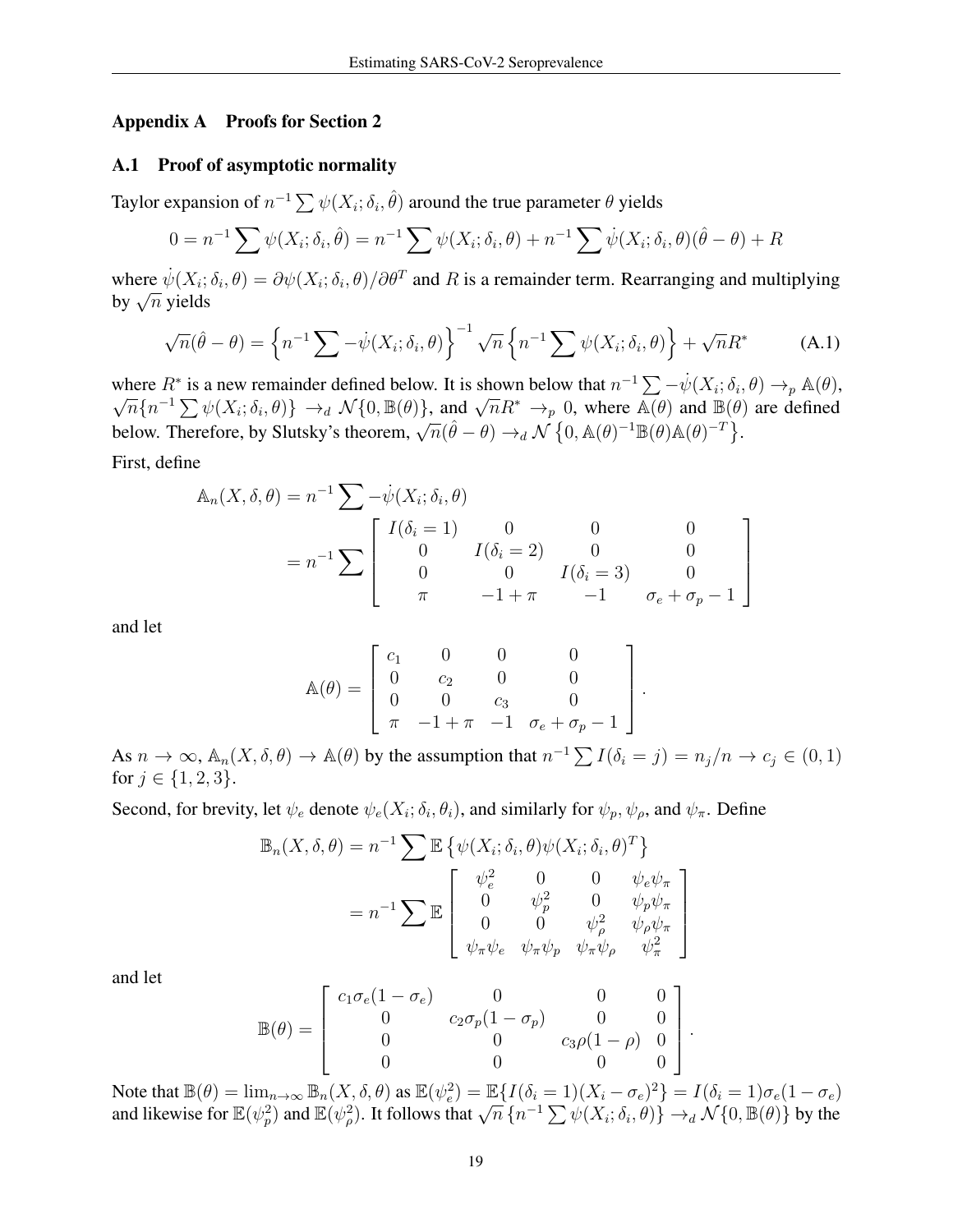Lindeberg-Feller CLT. In particular, let  $s_n^2 = \sum \{ \text{Var}(\psi_e) + \text{Var}(\psi_p) + \text{Var}(\psi_\rho) + \text{Var}(\psi_\pi) \} =$  $n_1\sigma_e(1-\sigma_e)+n_2\sigma_p(1-\sigma_p)+n_3\rho(1-\rho)$  and let  $\|\cdot\|$  denote the Euclidean norm. Note that  $m_1\sigma_e(1-\sigma_e) + m_2\sigma_p(1-\sigma_p) + m_3\rho(1-\rho)$  and let  $||\cdot||$  denote the Euclidean norm. Note that  $\max_i ||\psi(X_i; \delta_i, \theta)|| \leq \sqrt{2}$  as the maximum magnitude of each element of  $\psi(X_i; \delta_i, \theta)$  is 1, and for a given observation  $X_i$  it is always true that two of the indicators  $\delta_1, \delta_2, \delta_3$  equal zero and the third indicator equals one. Therefore for all  $\epsilon > 0$ ,

$$
\lim_{n\to\infty} s_n^{-2} \sum \mathbb{E} \left\{ ||\psi(X_i;\delta_i,\theta)||^2 I(||\psi(X_i;\delta_i,\theta)|| \geq \epsilon s_n) \right\} \leq \lim_{n\to\infty} 2s_n^{-2} \sum P(\sqrt{2} \geq \epsilon s_n) = 0,
$$

implying the Lindeberg condition holds.

Third, it remains to prove  $\sqrt{n}R^* \to_p 0$ . The outline of the proof of Boos and Stefanski (2013) Theorem 7.2 can be followed, but their assumption of identically distributed data must be removed. Consider the second-order Taylor series expansion of the jth element of the vector  $n^{-1} \sum \psi(X_i; \delta_i, \hat{\theta})$ , denoted  $n^{-1} \sum \psi_j(X_i; \delta_i, \hat{\theta})$ , around the true value  $\theta$ :

<span id="page-19-0"></span>
$$
0 = n^{-1} \sum \psi_j(X_i; \delta_i, \hat{\theta}) = n^{-1} \sum \psi_j(X_i; \delta_i, \theta) + n^{-1} \sum \dot{\psi}_j(X_i; \delta_i, \theta)(\hat{\theta} - \theta) + \frac{1}{2} (\hat{\theta} - \theta)^T n^{-1} \sum \ddot{\psi}_j(X_i; \delta_i, \tilde{\theta}_j)(\hat{\theta} - \theta)
$$

where  $\widetilde{\theta}_1, \ldots, \widetilde{\theta}_4$  are on the line segment joining  $\hat{\theta}$  and  $\theta$  and  $\ddot{\psi}_j(X_i; \delta_i, \theta_j)$  is a  $4 \times 4$  matrix with entry  $(j, k)$  equal to  $\partial^2 \psi_j(X_i; \delta_i, \theta_j)/\partial \theta_j \partial \theta_k$  for  $j, k \in \{1, 2, 3, 4\}$ . Writing these 4 equations in matrix notation yields

$$
0 = n^{-1} \sum \psi(X_i; \delta_i, \theta) + \widetilde{R}(\hat{\theta} - \theta)
$$
\n(A.2)

\nwhere  $\widetilde{R} = \left\{ n^{-1} \sum \psi(X_i; \delta_i, \theta) + (1/2)\widetilde{Q} \right\}$  and

\n
$$
\widetilde{Q} = \begin{bmatrix} 0 & 0 & 0 & 0 \\ 0 & 0 & 0 & 0 \\ 0 & 0 & 0 & 0 \\ \sigma_e - \hat{\sigma}_e & \sigma_p - \hat{\sigma}_p & 0 & 0 \end{bmatrix}
$$

is the  $4 \times 4$  matrix with jth row given by  $(\hat{\theta} - \theta)^T n^{-1} \sum \psi_j(X_i; \delta_i, \tilde{\theta}_j)$ . Note that  $\tilde{Q} \to_p 0_{4 \times 4}$  by the Weak Law of Large Numbers, where in general  $0_{r \times c}$  denotes an  $r \times c$  matrix of zeros. Also note that  $n^{-1} \sum \psi(X_i; \delta_i, \theta) \to_p -\mathbb{A}(\theta)$ , where  $-\mathbb{A}(\theta)$  is nonsingular under the assumption that  $\sigma_e > 1 - \sigma_p$ . It follows that as  $n \to \infty$ ,  $\widetilde{R}$  is invertible with probability one. On the set  $S_n$  where  $\widetilde{R}$ is invertible, [\(A.2\)](#page-19-0) can be rearranged to yield

<span id="page-19-1"></span>
$$
\hat{\theta} - \theta = \left( -\widetilde{R} \right)^{-1} \left\{ n^{-1} \sum \psi(X_i; \delta_i, \theta) \right\}.
$$
 (A.3)

Define

$$
\widetilde{R}^* = \frac{1}{1+g} \left\{ n^{-1} \sum -\dot{\psi}(X_i; \delta_i, \theta) \right\}^{-1} (1/2) \widetilde{Q} \left\{ n^{-1} \sum -\dot{\psi}(X_i; \delta_i, \theta) \right\}^{-1}
$$

where  $g = \text{Tr}\left[ -(1/2)\widetilde{Q}\left\{n^{-1}\sum -\dot{\psi}(X_i;\delta_i,\theta)\right\}^{-1}\right]$ , and note that  $\widetilde{R}^* \to_p 0_{4\times 4}$  by Slutsky's theorem because  $\widetilde{Q} \to_p 0_{4 \times 4}$ . Since  $(1/2)\widetilde{Q}$  has rank one,  $\left(-\widetilde{R}\right)^{-1} = \left\{n^{-1}\sum_{i} -\psi(X_i;\delta_i,\theta)\right\}^{-1} + \widetilde{R}^*$ by an application of the Sherman-Morrison-Woodbury formula (Miller, 1981). Thus, subby an application of the sherman-Morrison-Woodbury formula (Wilher, 1981). Thus, substituting this expression for  $(-\tilde{R})^{-1}$  into [\(A.3\)](#page-19-1) and multiplying by  $\sqrt{n}$  yields [\(A.1\)](#page-18-1), where  $R^* = \tilde{R}^* \{ n^{-1} \sum \psi(X_i; \delta_i, \theta) \}.$  Therefore, because  $\lim_{n \to \infty} \Pr(S_n) = 1$ ,  $\tilde{R}^* \to_p 0_{4 \times 4}$ , and  $\overline{n} = n \left\{ n \ge \psi(X_i; \delta_i, \theta) \right\}.$  Therefore, because  $\lim_{n \to \infty} \Gamma(\delta_n) = 1,$ <br>  $\overline{n} \left\{ n^{-1} \sum \psi(X_i; \delta_i, \theta) \right\} \rightarrow_d \mathcal{N}(0, \mathbb{B}(\theta)),$  by Slutsky's theorem  $\sqrt{n} R^* \rightarrow_p 0.$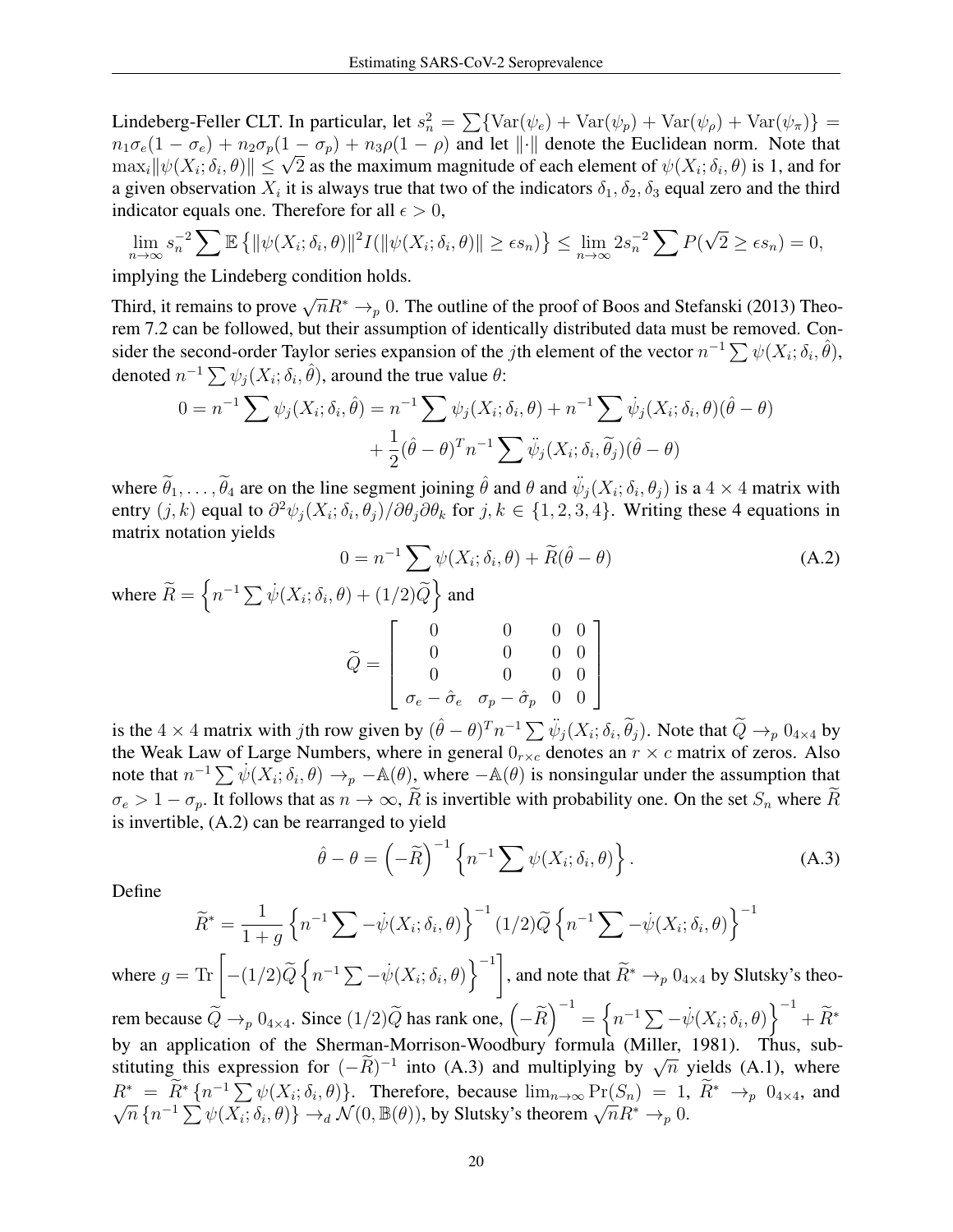#### A.2 Computation of asymptotic variance

Since  $\mathbb{A}(\theta)$  is lower triangular, it follows that

$$
\mathbb{A}(\theta)^{-1} = \begin{bmatrix} 1/c_1 & 0 & 0 & 0 \\ 0 & 1/c_2 & 0 & 0 \\ 0 & 0 & 1/c_3 & 0 \\ -\frac{\pi}{c_1(\sigma_e + \sigma_p - 1)} & \frac{1 - \pi}{c_2(\sigma_e + \sigma_p - 1)} & \frac{1}{c_3(\sigma_e + \sigma_p - 1)} & (\sigma_e + \sigma_p - 1)^{-1} \end{bmatrix},
$$

and therefore  $\mathbb{A}(\theta)^{-1} \mathbb{B}(\theta) \mathbb{A}(\theta)^{-T}$  equals

$$
\begin{bmatrix}\n\sigma_e (1 - \sigma_e)/c_1 & 0 & 0 & * \\
0 & \sigma_p (1 - \sigma_p)/c_2 & 0 & * \\
0 & 0 & \rho (1 - \rho)/c_3 & * \\
& * & * & * & V_{\pi, RG}\n\end{bmatrix},
$$

where  $*$  denotes quantities not expressed explicitly and

$$
V_{\pi, RG} = \left\{ \frac{\pi^2 \sigma_e (1 - \sigma_e)}{c_1} + \frac{(1 - \pi)^2 \sigma_p (1 - \sigma_p)}{c_2} + \frac{\rho (1 - \rho)}{c_3} \right\} (\sigma_e + \sigma_p - 1)^{-2}.
$$

#### <span id="page-20-0"></span>Appendix B Proofs for Section 3.2

#### <span id="page-20-1"></span>B.1 Proof of asymptotic normality

The Taylor expansion of  $n^{-1} \sum \psi(X_i, Z_i; \delta_i, \hat{\theta}_s)$  around the true parameter  $\theta_s$  yields

$$
\sqrt{n}(\hat{\theta}_s - \theta_s) = \left\{ n^{-1} \sum -\dot{\psi}(X_i, Z_i; \delta_i, \theta_s) \right\}^{-1} \sqrt{n} \left\{ n^{-1} \sum \psi(X_i, Z_i; \delta_i, \theta_s) \right\} + \sqrt{n} R^*,
$$

which is similar in form to  $(A.1)$ , except here the estimating equations are dependent on covariates Z. The remainder  $R^*$  here is distinct from that in Appendix [A.1,](#page-18-2) and in general symbols may be reused and notation may not hold the same meaning across appendices. Below it is established, using an analogous approach to that of Appendix [A.1,](#page-18-2) that  $n^{-1} \sum_{i} - \psi(X_i, Z_i; \delta_i, \theta_s) \rightarrow_p \mathbb{A}(\theta_s)$ , ing an analogous approach to that of Appendix A.1, that  $n \sum_{i} -\psi(\Lambda_i, \Sigma_i; o_i, \sigma_s) \rightarrow_p \mathbb{A}(\sigma_s)$ ,<br> $\overline{n}\{n^{-1}\sum_{i} \psi(X_i, Z_i; \delta_i, \theta_s)\} \rightarrow_d \mathcal{N}\{0, \mathbb{B}(\theta_s)\}$ , and  $\sqrt{n}R^* \rightarrow_p 0$ . Therefore, by Slutsky's theorem,  $\mathbf{v}_{j}$  $\overline{n}(\hat{\theta}_s - \theta_s) \rightarrow_d \mathcal{N}\{0, \mathbb{A}(\theta_s)^{-1} \mathbb{B}(\theta_s) \mathbb{A}(\theta_s)^{-T}\}.$ 

First, define

$$
\mathbb{A}_n(X, Z, \delta, \theta_s) = n^{-1} \sum \left\{ -\dot{\psi}(X_i, Z_i; \delta_i, \theta_s) \right\} = \begin{bmatrix} A' & 0_{(k+2) \times 2} \\ C & D \end{bmatrix}
$$

as a block matrix where  $A' = \text{diag}(n_1/n, n_2/n, n_{z_1}/n, \dots, n_{z_k}/n)$  is  $(k+2) \times (k+2)$ ,

$$
C = \left[ \begin{array}{cccc} 0 & 0 & -\gamma_1 & \dots & -\gamma_k \\ \pi & -1 + \pi & 0 & \dots & 0 \end{array} \right]
$$

is  $2 \times (k+2)$ , and

$$
D = \begin{bmatrix} 1 & 0 \\ -1 & \sigma_e + \sigma_p - 1 \end{bmatrix}.
$$

$$
\mathbb{A}(\theta_s) = \begin{bmatrix} A & 0_{(k+2)\times 2} \\ C & D \end{bmatrix}
$$

Let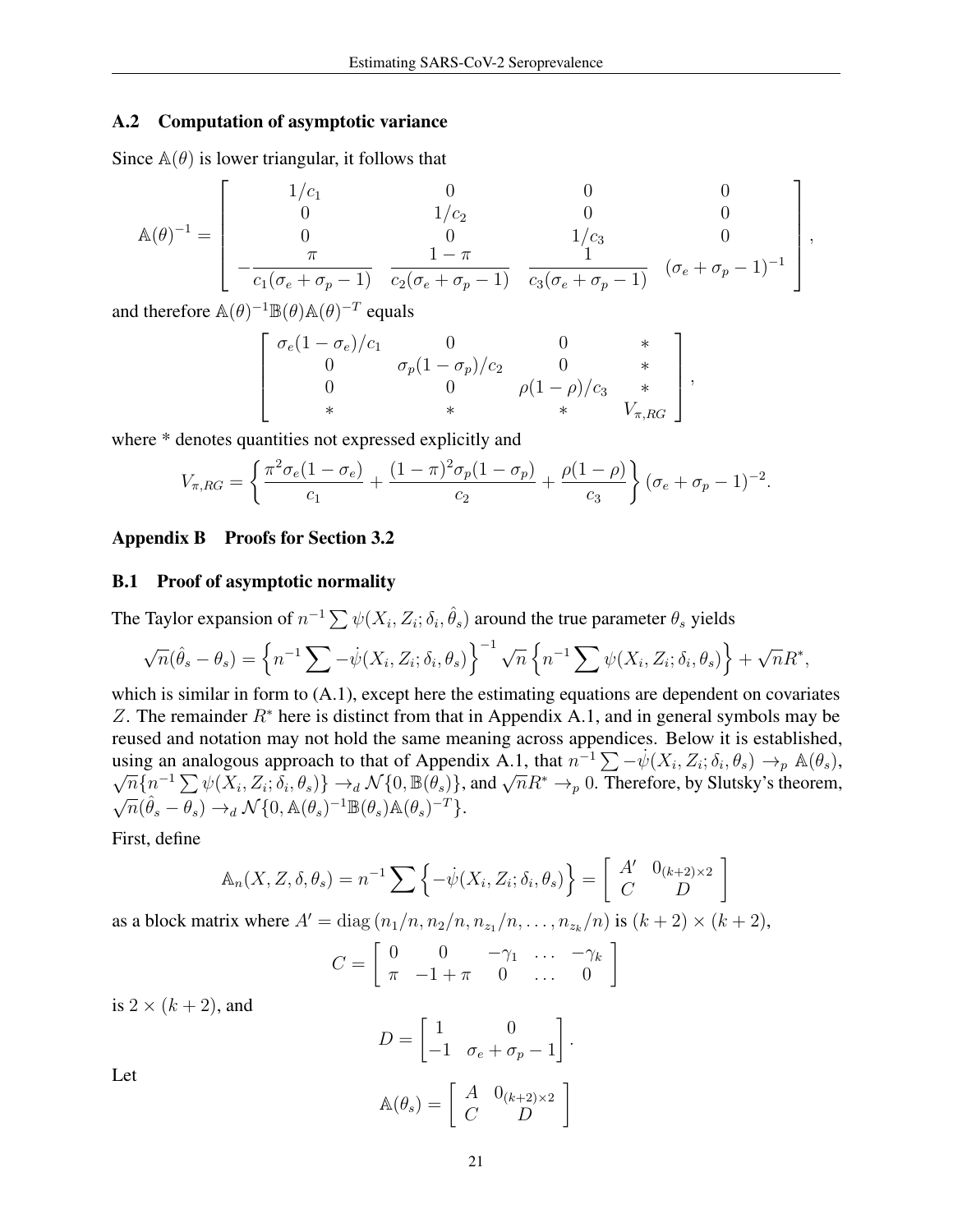where  $A = \text{diag}\{c_1, c_2, c_3s_1, \ldots, c_3s_k\}$ , and note that  $\mathbb{A}(\theta_s) = \lim_{n \to \infty} \mathbb{A}_n(X, Z, \delta, \theta_s)$  since  $n_j/n \to c_j$  for  $j \in \{1,2,3\}$ . Note that  $s_1,\ldots,s_k$  are all nonzero due to positivity, without which  $\hat{\pi}_{SRG}$  is undefined.

Second, define

$$
\mathbb{B}_n(X, Z, \delta, \theta_s) = n^{-1} \sum \mathbb{E}\{\psi(X_i, Z_i; \delta_i, \theta_s)\psi(X_i, Z_i; \delta_i, \theta_s)^T\} = \begin{bmatrix} E' & 0_{(k+2)\times 2} \\ 0_{2\times (k+2)} & 0_{2\times 2} \end{bmatrix}
$$

,

where

$$
E' = \text{diag}\{n_1\sigma_e(1-\sigma_e)/n, n_2\sigma_p(1-\sigma_p)/n, n_{z_1}\rho_1(1-\rho_1)/n, \ldots, n_{z_k}\rho_k(1-\rho_k)/n\},\
$$

since  $\mathbb{E}(\psi_{\rho_j}^2) = \mathbb{E}\{I(Z_i = z_j, \delta_i = 3)(X_i - \rho_j)^2\} = I(Z_i = z_j, \delta_i = 3)\rho_j(1 - \rho_j)$ . Define  $\mathbb{B}(\theta_s)$  to have the same form as  $\mathbb{B}_n(\check{X}, Z, \delta, \theta_s)$  except E' is replaced by

$$
E = diag\{c_1\sigma_e(1-\sigma_e), c_2\sigma_p(1-\sigma_p), c_3s_1\rho_1(1-\rho_1), \ldots, c_3s_k\rho_k(1-\rho_k)\}.
$$

Since  $\mathbb{B}(\theta_s) = \lim_{n \to \infty} \mathbb{B}_n(X, Z, \delta, \theta_s), \sqrt{\theta_s}$  $\overline{n} \{ n^{-1} \sum \psi(X_i, Z_i; \delta_i, \theta_s) \} \rightarrow_d N \{ 0, \mathbb{B}(\theta_s) \}$  by the Lindeberg-Feller CLT. In particular, let

$$
v_n^2 = \sum \{ \text{Var}(\psi_e) + \text{Var}(\psi_p) + \text{Var}(\psi_{\rho_1}) + \dots + \text{Var}(\psi_{\rho_k}) + \text{Var}(\psi_{\rho}) + \text{Var}(\psi_{\pi}) \}
$$
  
=  $n_1 \sigma_e (1 - \sigma_e) + n_2 \sigma_p (1 - \sigma_p) + \sum_{j=1}^k n_{z_j} \rho_j (1 - \rho_j),$ 

and note that  $\max_i ||\psi(X_i, Z_i; \delta_i, \theta_s)|| \leq \sqrt{3}$  because at most one of  $\psi_e, \psi_p, \psi_{\rho_1}, \dots, \psi_{\rho_k}$  is nonzero and each element of  $\psi(X_i, Z_i; \delta_i, \theta_s)$  has a maximum value of one. Therefore for all  $\epsilon > 0$ ,

$$
\lim_{n \to \infty} v_n^{-2} \sum \mathbb{E} \left\{ ||\psi(X_i; \delta_i, \theta)||^2 I(||\psi(X_i; \delta_i, \theta)|| \geq \epsilon v_n) \right\} \leq \lim_{n \to \infty} 3v_n^{-2} \sum P(\sqrt{3} \geq \epsilon v_n) = 0,
$$

implying the Lindeberg condition holds.

Third, let  $Q_s$  be analogous to  $Q$  from Appendix [A.1.](#page-18-2) Denote the *j*th entry of  $\theta_s$  as  $\theta_{s_j}$  and note  $|\partial^2 \psi_j(X_i, Z_i; \delta_i, \theta_s)/\partial \theta_{s_j} \theta_{s_l}| \leq 1$  for all  $j, l \in \{1, 2, ..., k+4\}$ . Thus there exists a function  $g(X_i, Z_i, \delta_i)$  such that, for each  $\theta_s^*$  in a neighborhood of  $\theta_s$ ,  $\partial^2 \psi_j(X_i, Z_i; \delta_i, \theta_s) / \partial \theta^*_{s_j} \partial \theta^*_{s_l}$  $\Big| \leq$  $g(X_i, Z_i, \delta_i)$  for all  $X_i, Z_i, \delta_i$  where  $\int g(X_i, Z_i, \delta_i) dF(X_i, Z_i, \delta_i) < \infty$ ; e.g., let  $g(X_i, Z_i, \delta_i) = 2$ . Therefore, each entry in  $\widetilde{Q}_s$  is bounded by  $\|\hat{\theta}_s - \theta_s\| n^{-1} \sum g(X_i, \delta_i) = o_p(1)$ , so  $\widetilde{Q}_s \to_p 0_{(k+4)\times(k+4)}$ . Therefore, each entry in  $Q_s$  is bounded by  $||\sigma_s - \sigma_s||/n \sum g(\Lambda_i, \sigma_i) = o_p(1)$ , so  $Q_s \to_p 0(k+4) \times (k+4)$ <br>This fact can be used to prove  $\sqrt{n}R^* \to_p 0$  with the same technique as in Appendix [A.1,](#page-18-2) so we omit the rest of the proof.

#### B.2 Computation of asymptotic variance

Note that  $\mathbb{A}(\theta_s)$  is block lower triangular, and thus

$$
\mathbb{A}(\theta_s)^{-1} = \begin{bmatrix} A^{-1} & 0_{(k+2)\times 2} \\ -D^{-1}CA^{-1} & D^{-1} \end{bmatrix}
$$

and therefore

$$
\mathbb{A}(\theta_s)^{-1} \mathbb{B}(\theta_s) \mathbb{A}(\theta_s)^{-T} = \begin{bmatrix} A^{-1} E A^{-1} & -A^{-1} E A^{-1} C^T D^{-T} \\ -D^{-1} C A^{-1} E A^{-1} & D^{-1} C A^{-1} E A^{-1} C^T D^{-T} \end{bmatrix}.
$$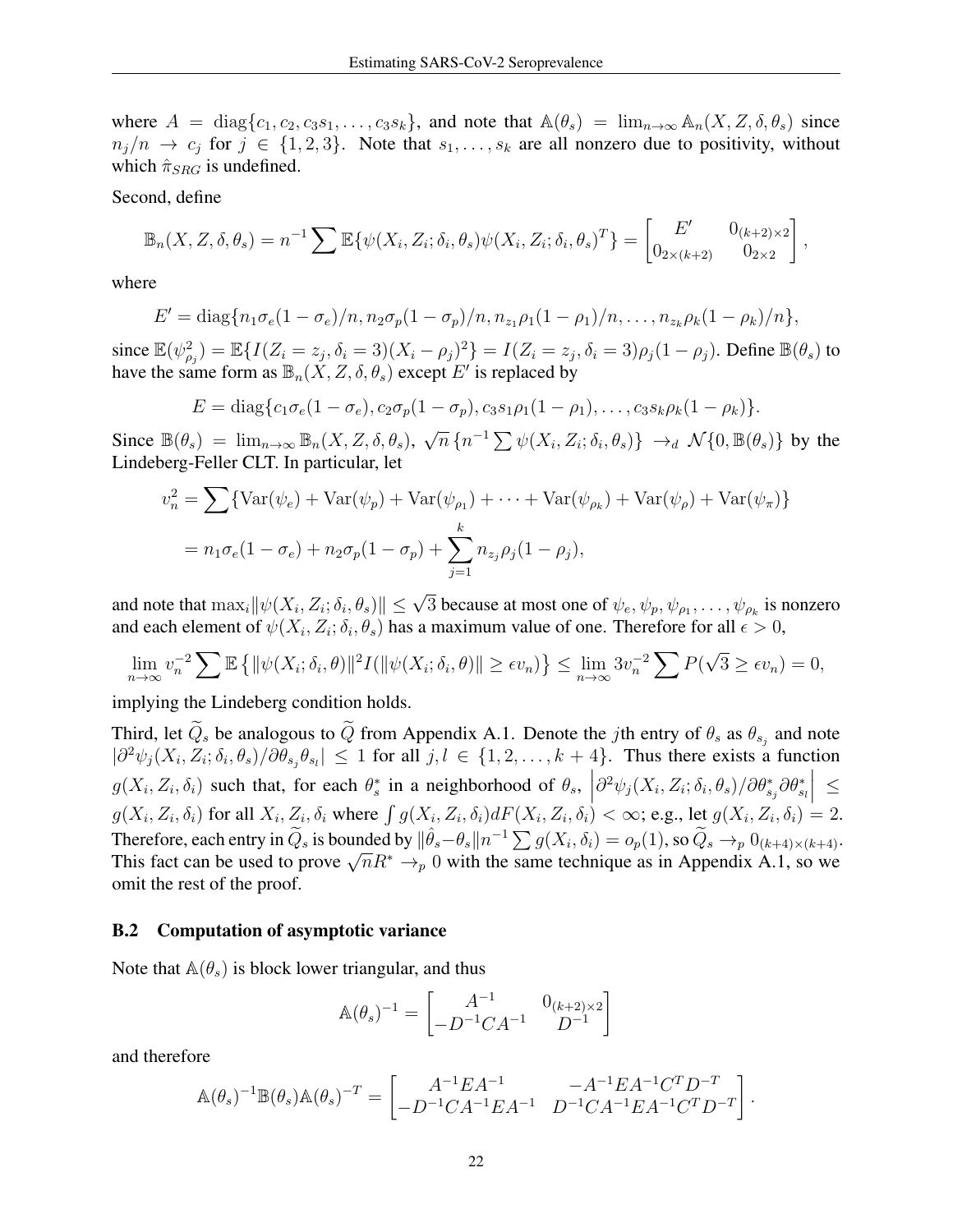The bottom right submatrix of  $\mathbb{A}(\theta_s)^{-1}\mathbb{B}(\theta_s)\mathbb{A}(\theta_s)^{-T}$ , and specifically the bottom right element of that submatrix, is of primary interest. Since  $A$  and  $E$  are both diagonal,

$$
A^{-1}EA^{-1} = \text{diag}\{c_1^{-1}\sigma_e(1-\sigma_e), c_2^{-1}\sigma_p(1-\sigma_p), c_3^{-1}s_1^{-1}\rho_1(1-\rho_1), \ldots, c_3^{-1}s_k^{-1}\rho_k(1-\rho_k)\}.
$$

Next, note

$$
D^{-1}C = \begin{bmatrix} 0 & 0 & -\gamma_1 & \cdots & -\gamma_k \\ \pi & -1 + \pi & -\gamma_1 & \cdots & -\gamma_k \\ \sigma_e + \sigma_p - 1 & \sigma_e + \sigma_p - 1 & \sigma_e + \sigma_p - 1 & \cdots & \sigma_e + \sigma_p - 1 \end{bmatrix}.
$$

Therefore,  $D^{-1}CA^{-1}EA^{-1}$  equals

$$
\begin{bmatrix}\n0 & 0 & -\gamma_1 c_3^{-1} s_1^{-1} \rho_1 (1 - \rho_1) & \dots & -\gamma_k c_3^{-1} s_k^{-1} \rho_1 (1 - \rho_1) \\
\frac{\pi \sigma_e (1 - \sigma_e)}{c_1 (\sigma_e + \sigma_p - 1)} & \frac{(-1 + \pi) \sigma_p (1 - \sigma_p)}{c_2 (\sigma_e + \sigma_p - 1)} & -\frac{\gamma_1 \rho_1 (1 - \rho_1)}{c_3 s_1 (\sigma_e + \sigma_p - 1)} & \dots & -\frac{\gamma_k \rho_k (1 - \rho_k)}{c_3 s_k (\sigma_e + \sigma_p - 1)}\n\end{bmatrix}
$$

and thus

$$
D^{-1}CA^{-1}EA^{-1}C^{T}D^{-T} = \begin{bmatrix} * & * \\ * & V_{\pi,SRG} \end{bmatrix}
$$

where \* denotes quantities not expressed explicitly and

$$
V_{\pi,SRG} = \left\{ \frac{\pi^2 \sigma_e (1 - \sigma_e)}{c_1} + \frac{(1 - \pi)^2 \sigma_p (1 - \sigma_p)}{c_2} + \sum_{j=1}^k \frac{\gamma_j^2 \rho_j (1 - \rho_j)}{c_3 s_j} \right\} (\sigma_e + \sigma_p - 1)^{-2}.
$$

#### <span id="page-22-0"></span>Appendix C Proof for Section 3.3

The proof that  $\theta_m$  is asymptotically normal is given for the case of logistic regression, but it extends to any link function  $g(\cdot)$  appropriate for binary regression. Recall that the  $(p+4)$ -vector of estimating equations is

$$
\sum \psi(X_i, Z_i; \delta_i, \theta_m) = \left(\sum \psi_e, \sum \psi_p, \sum \psi_\beta, \psi_\rho, \psi_\pi\right)^T = 0.
$$

In the above vector  $\sum \psi_e$ ,  $\sum \psi_p$ , and  $\psi_\pi$  are identical to the equations used in [A](#page-18-0)ppendices A and [B;](#page-20-0)  $\psi_{\rho} = \sum_{j=1}^{k} \text{logit}^{-1} \{\beta h(Z_j)\} \gamma_j - \rho; \text{ and } \sum \psi_{\beta}$  is a p-vector with jth element  $\sum \psi_{\beta_j} = \sum I(\delta_i = \rho)$ 3)  $[X_i - \text{logit}^{-1}{\{\beta h(Z_i)\}\}\, h_j(Z_i)$ . The Taylor expansion of  $n^{-1}\sum \psi(X_i, Z_i; \delta_i, \hat{\theta}_m)$  around the true parameter  $\theta_m$  yields

$$
\sqrt{n}(\hat{\theta}_m - \theta_m) = \left\{ n^{-1} \sum -\dot{\psi}(X_i, Z_i; \delta_i, \theta_m) \right\}^{-1} \sqrt{n} \left\{ n^{-1} \sum \psi(X_i, Z_i; \delta_i, \theta_m) \right\} + \sqrt{n} R^*.
$$

The rest of the proof is similar to Appendices [A.1](#page-18-2) and [B.1.](#page-20-1) Namely, first define

$$
\mathbb{A}_n(X, Z, \delta, \theta_m) = n^{-1} \sum \left\{ -\dot{\psi}(X_i, Z_i; \delta_i, \theta_m) \right\} = \begin{bmatrix} A' & 0_{2 \times p} & 0_{2 \times 2} \\ 0_{p \times 2} & B' & 0_{p \times 2} \\ C & D & E \end{bmatrix}
$$

as a block matrix where  $A' = diag(n_1/n, n_2/n)$ ,  $B'$  is  $p \times p$  with entry  $(j, k)$  equal to  $n^{-1} \sum I(\delta_i =$  $3)h_j(Z_i)h_k(Z_i)\exp{\{\beta h(Z_i)\}}/{\left[1+\exp\{\beta h(Z_i)\}\right]^2},$ 

$$
C = \begin{bmatrix} 0 & 0 \\ \pi & -1 + \pi \end{bmatrix},
$$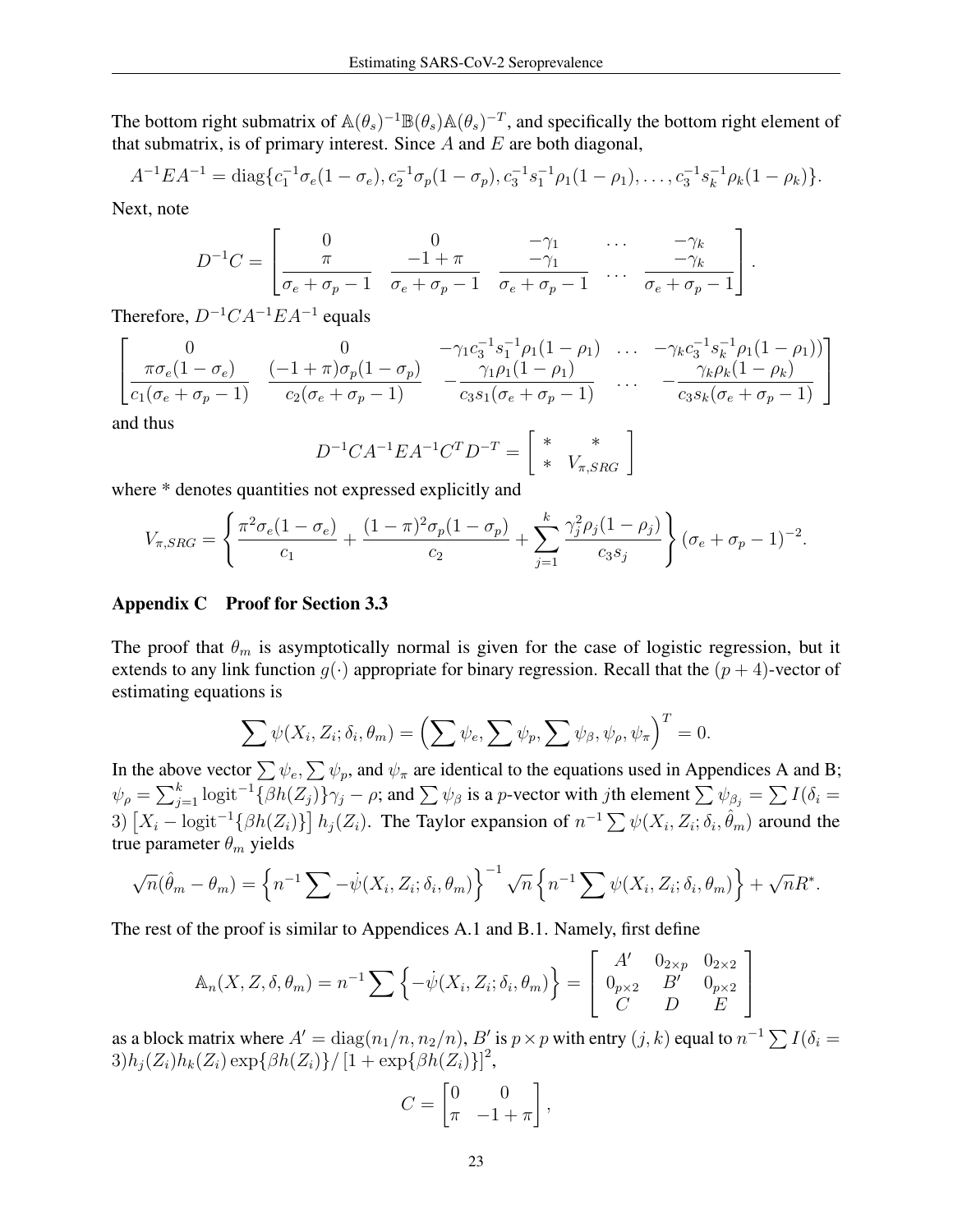$$
D = \left[ \begin{array}{ccc} -\sum_{j=1}^{k} h_1(Z_j) \frac{\exp\{\beta h(Z_i)\}}{[1 + \exp\{\beta h(Z_i)\}]^2} \gamma_j & \dots & -\sum_{j=1}^{k} h_p(Z_j) \frac{\exp\{\beta h(Z_i)\}}{[1 + \exp\{\beta h(Z_i)\}]^2} \gamma_j \\ 0 & \dots & 0 \end{array} \right]
$$

is  $2 \times p$ , and

$$
E = \begin{bmatrix} 1 & 0 \\ -1 & \sigma_e + \sigma_p - 1 \end{bmatrix}.
$$

Let  $\mathbb{A}(\theta_m)$  have the same form as  $\mathbb{A}_n(X, Z, \delta, \theta_m)$ , replacing A' with  $A = \text{diag}(c_1, c_2)$  and B' with B, with entry  $(j, k)$  of B equal to  $c_3 \mathbb{E} (h_j(Z)h_k(Z) \exp{\{\beta h(Z_i)\}} / [1 + \exp{\{\beta h(Z_i)\}}]^2)$ . Note that  $\mathbb{A}_n(X, Z, \delta, \theta_m) \to_{p} \mathbb{A}(\theta_m)$  by the Weak Law of Large Numbers.

Second, define

$$
\mathbb{B}_n(X, Z, \delta, \theta_m) = n^{-1} \sum \mathbb{E}(\psi(X_i, Z_i; \delta_i, \theta_m) \psi(X_i, Z_i; \delta_i, \theta_m)^T) = \begin{bmatrix} F' & 0_{2 \times p} & 0_{2 \times 2} \\ 0_{p \times 2} & G' & 0_{p \times 2} \\ 0_{2 \times 2} & 0_{2 \times p} & 0_{2 \times 2} \end{bmatrix}
$$

where  $F' = \text{diag} \{ n_1 \sigma_e (1 - \sigma_e) / n, n_2 \sigma_p (1 - \sigma_p) / n \}$  and G' is a  $p \times p$  matrix with entry  $(j, k)$ equal to  $(n_3/n)\mathbb{E}\left(h_j(Z)h_k(Z)\left[X-\text{logit}^{-1}\{\beta h(Z)\}\right]^2\right)$ . Let  $\mathbb{B}(\theta_m)$  be of the same form as  $\mathbb{B}_n(X, Z, \delta, \theta_m)$  except with F and G replacing F' and G', where  $F = \text{diag}\{c_1\sigma_e(1-\sigma_e), c_2\sigma_p(1-\sigma_e)\}$  $\{\sigma_p\}$  and G is identical to G' except with  $c_3$  replacing  $n_3/n$  in each element. Noting that  $\mathbb{B}(\theta_m) =$  $\lim_{n\to\infty} \mathbb{B}_n(X, Z, \delta, \theta_m)$ , it follows that  $\sqrt{n} \{n^{-1} \sum \psi(X_i, Z_i; \delta_i, \theta_m)\} \to_d \mathcal{N} \{0, \mathbb{B}(\theta_m)\}$  by the Lindeberg-Feller CLT. Specifically, note that the range of the inverse logit function is [0, 1] and that all elements of  $h(Z)$ , the user-specified function of the covariates, must be finite. Then the Lindeberg condition holds by the same logic as in Appendices [A.1](#page-18-2) and [B.1.](#page-20-1)

Finally,  $\sqrt{n}R^* \rightarrow_p 0$  can be proved as in Appendix [B.1.](#page-20-1) Letting  $\theta_{m_j}$  denote the jth entry of  $\theta_m$ , the proof follows from the fact that  $|\partial^2 \psi_j(X_i, Z_i; \delta_i, \theta_m)/\partial \theta_{m_j}\partial \dot{\theta}_{m_k}| < \infty$  for all  $j, k \in$  $\{1, 2, \ldots, p+4\}$ . Therefore, by Slutsky's Theorem

$$
\sqrt{n}(\hat{\theta}_m - \theta_m) \to_d \mathcal{N} \left\{ 0, \mathbb{A}(\theta_m)^{-1} \mathbb{B}(\theta_m) \mathbb{A}(\theta_m)^{-T} \right\} \text{ and } \sqrt{n}(\hat{\pi} - \pi) \to_d \mathcal{N}(0, V_{\pi,SRGM})
$$

where the bottom right element of  $\mathbb{A}(\theta_m)^{-1}\mathbb{B}(\theta_m)\mathbb{A}(\theta_m)^{-T}$  is denoted as  $V_{\pi,SRGM}$ . The asymptotic variance of  $\hat{\theta}_m$  can be consistently estimated by the empirical sandwich variance estimator  $\mathbb{A}(\hat{\theta}_m)^{-1} \mathbb{B}(\hat{\theta}_m) \mathbb{A}(\hat{\theta}_m)^{-T}$ ; the bottom right element of the sandwich estimator is  $\hat{V}_{\pi,SRGM}$ .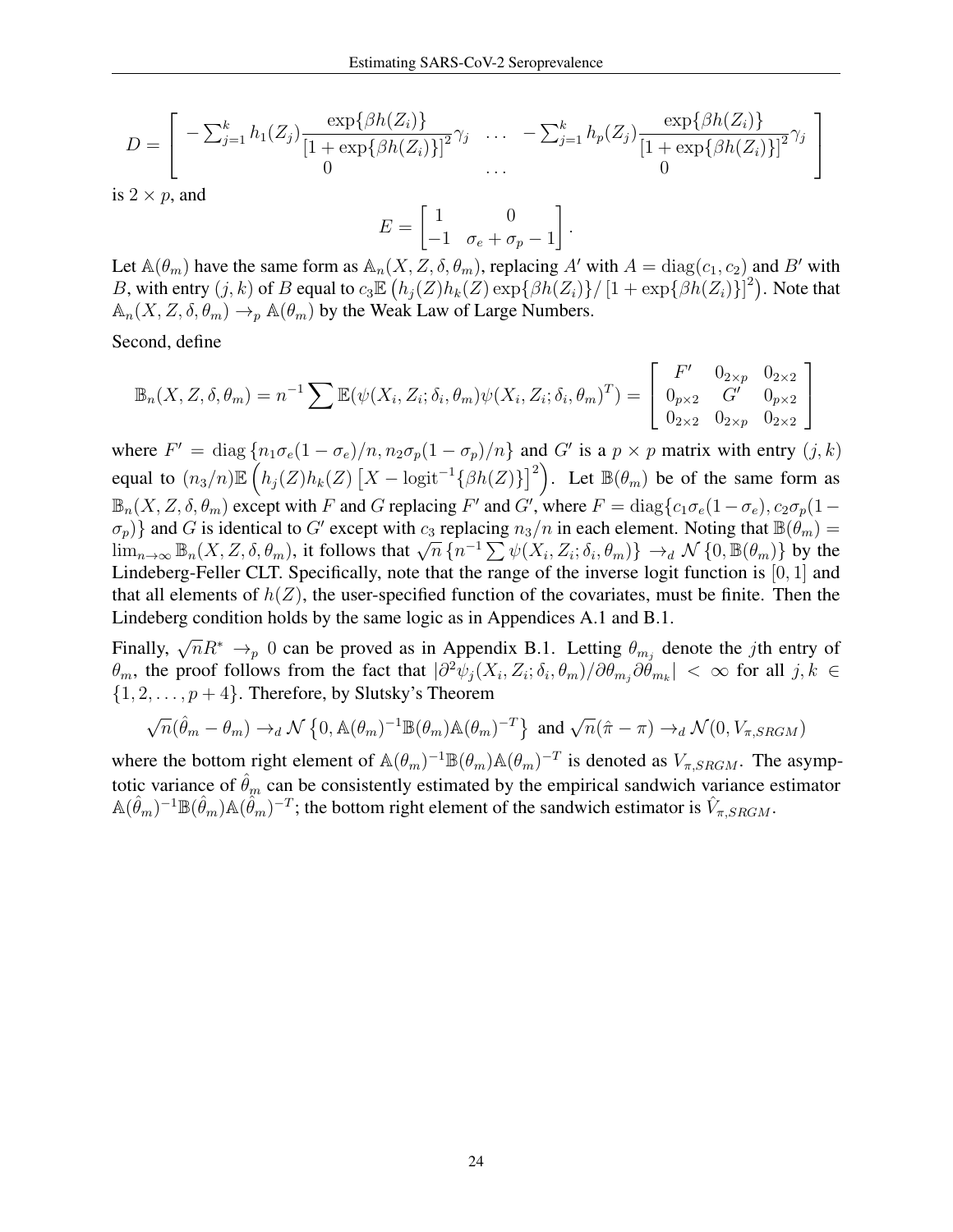# Appendix Figures



<span id="page-24-0"></span>Figure A.1: Empirical bias of the Rogan-Gladen ( $\hat{\pi}_{RG}$ ) estimator from simulation study for DGP 1, described in Section [4.1.](#page-6-0) The six facets correspond to a given combination of sensitivity  $\sigma_e$  ('Sens') and specificity  $\sigma_p$  ('Spec').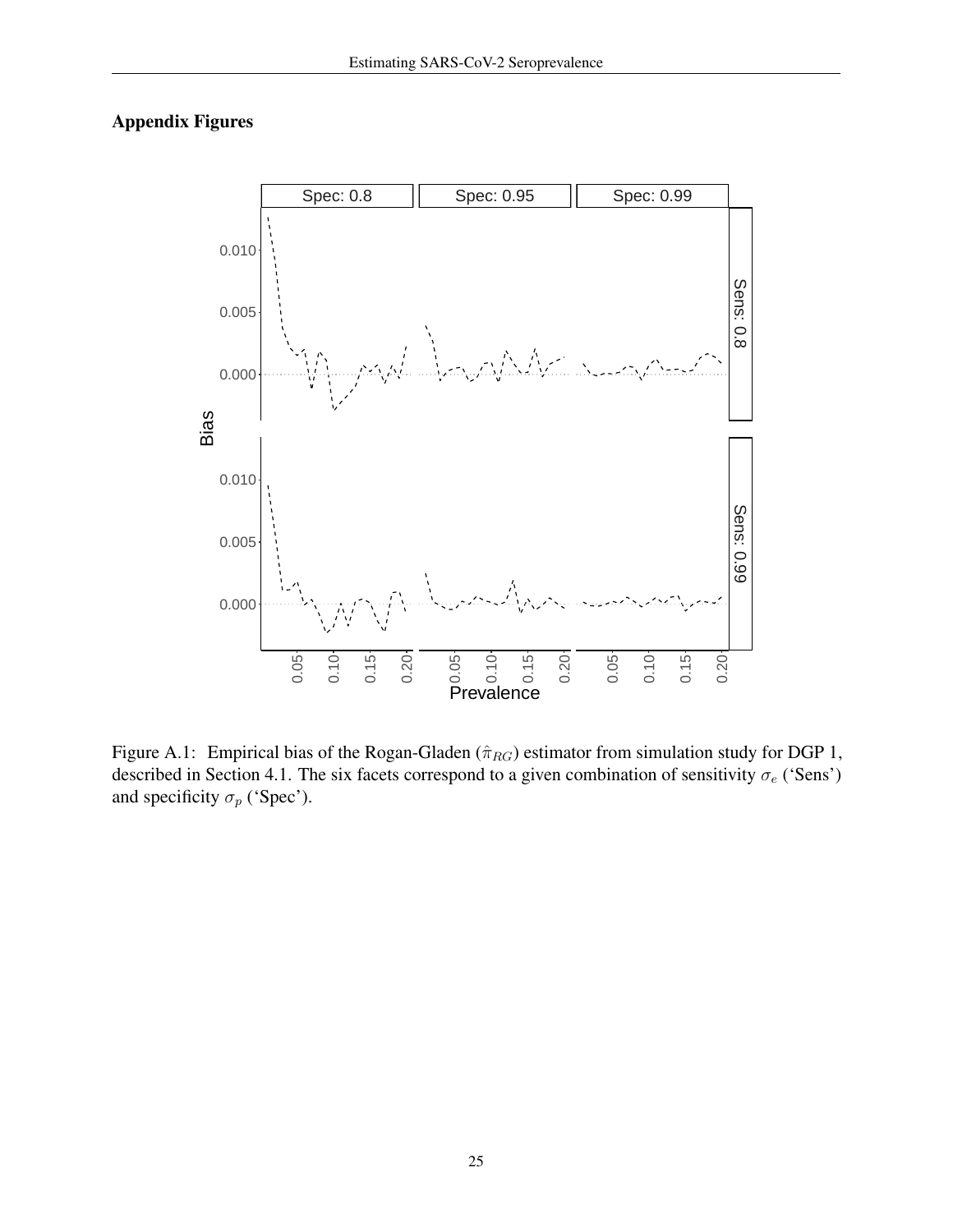

<span id="page-25-0"></span>Figure A.2: Confidence interval coverage of the Rogan-Gladen ( $\hat{\pi}_{RG}$ ) estimator from simulation study for DGP 1, described in Section [4.1.](#page-6-0)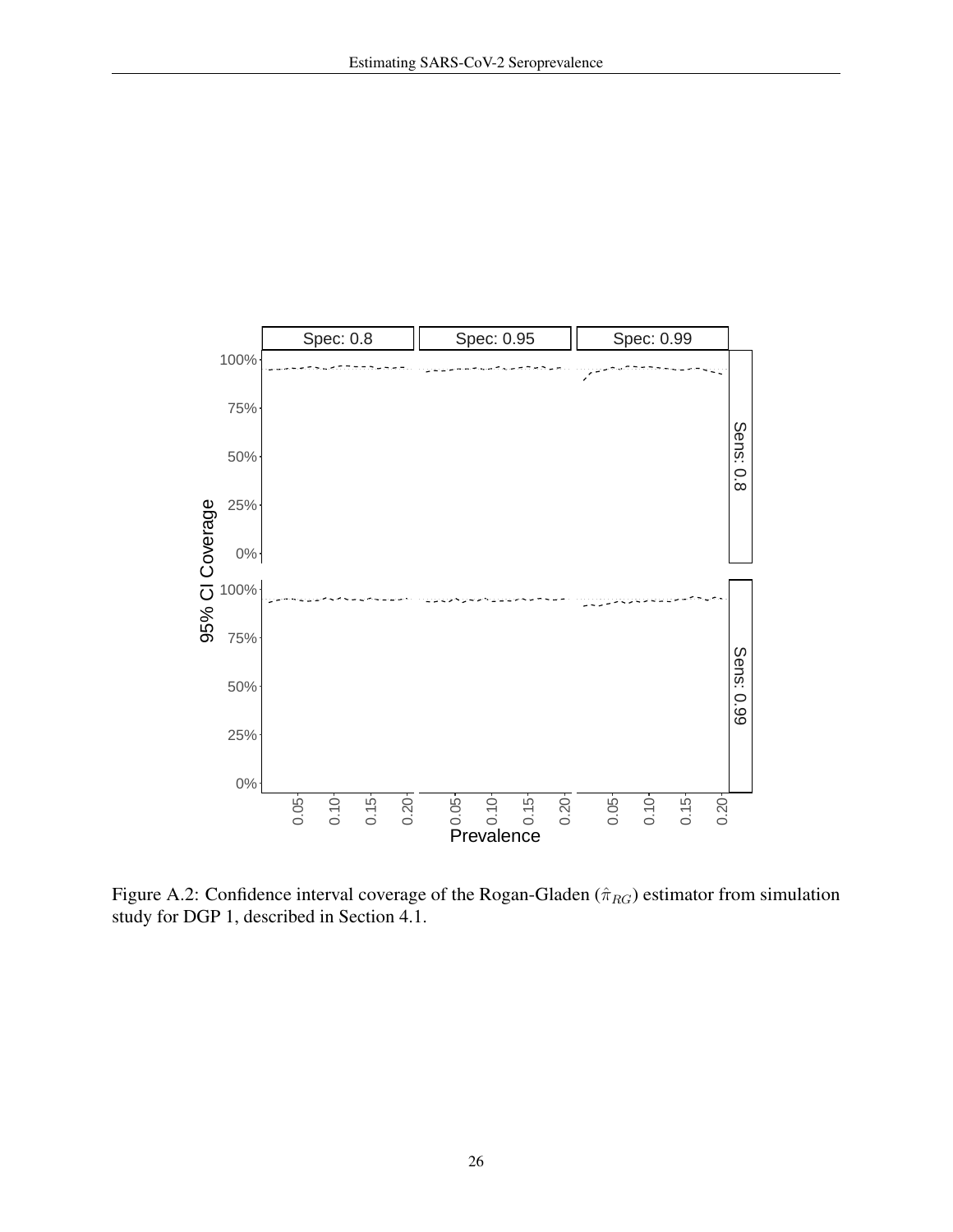

<span id="page-26-0"></span>Figure A.3: Empirical bias of the Rogan-Gladen ( $\hat{\pi}_{RG}$ ) and nonparametric standardized ( $\hat{\pi}_{SRG}$ ) estimators from simulation study for DGP 2, described in Section [4.2.](#page-6-1)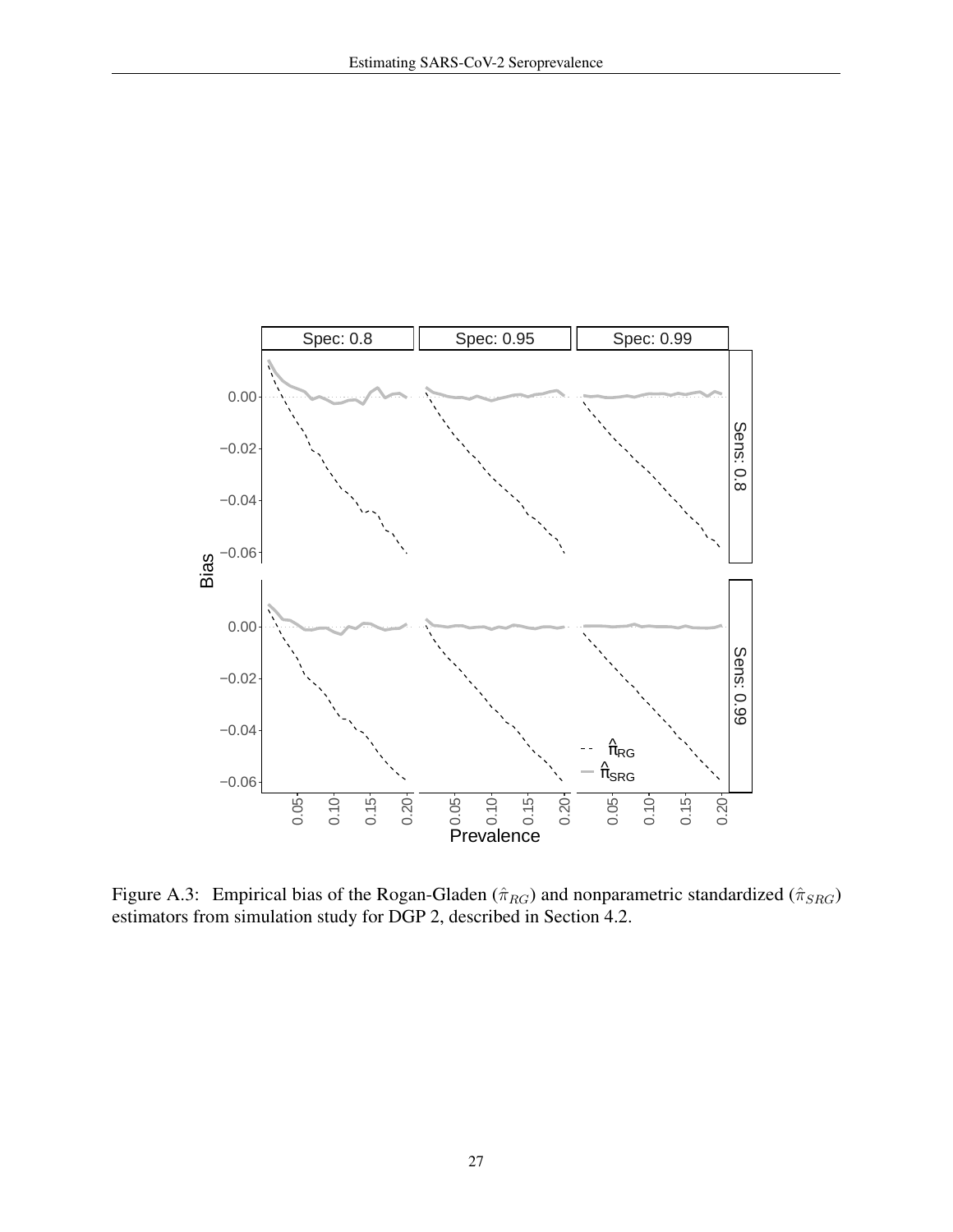

<span id="page-27-0"></span>Figure A.4: Confidence interval coverage of the Rogan-Gladen ( $\hat{\pi}_{RG}$ ) and nonparametric standardized ( $\hat{\pi}_{SRG}$ ) estimators from simulation study for DGP 2, described in Section [4.2.](#page-6-1)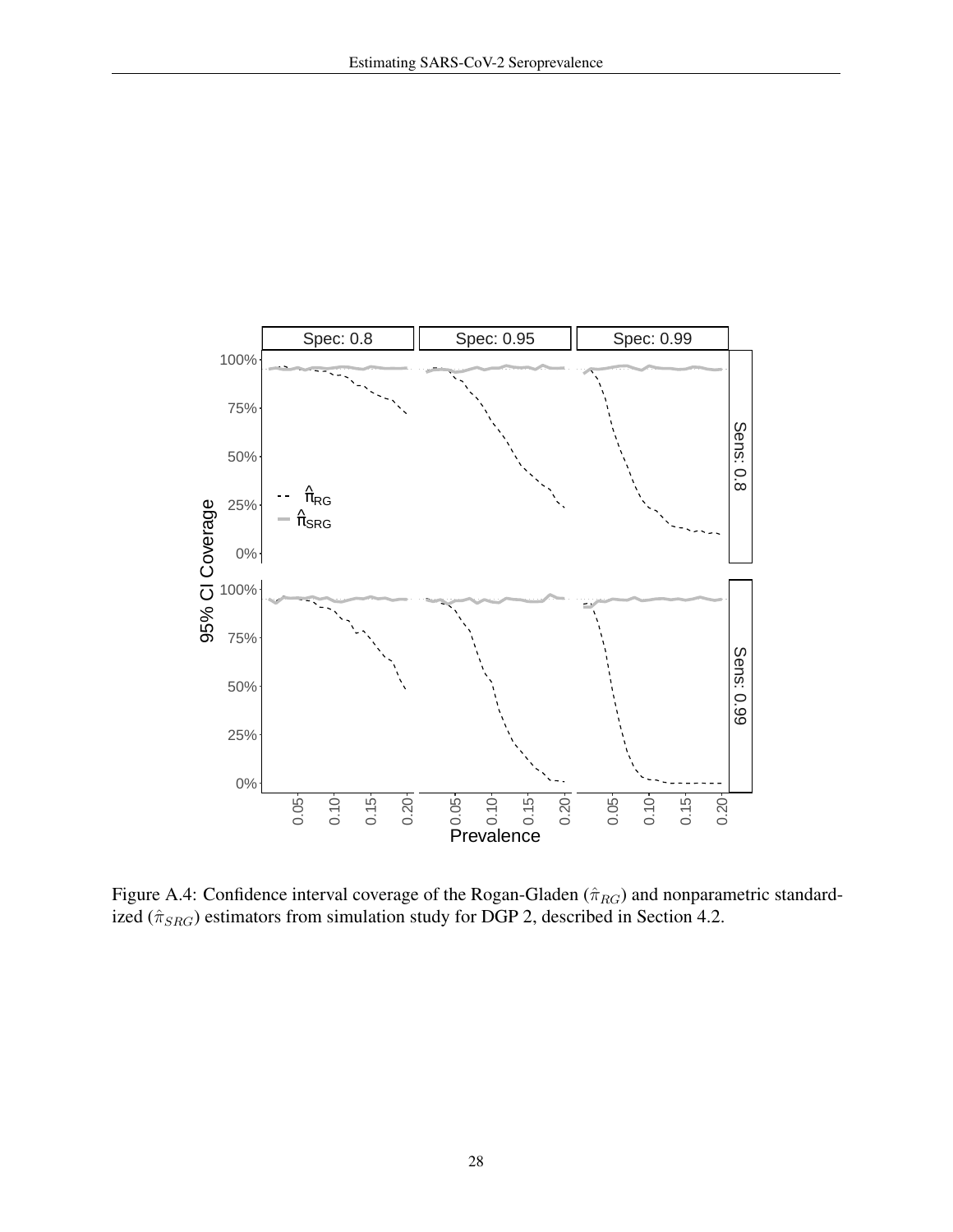

<span id="page-28-0"></span>Figure A.5: Confidence interval coverage of the Rogan-Gladen ( $\hat{\pi}_{RG}$ ), nonparametric standardized ( $\hat{\pi}_{SRG}$ ), and parametric standardized ( $\hat{\pi}_{SRGM}$ ) estimators from simulation study for DGP 3, described in Section [4.3.1.](#page-7-0)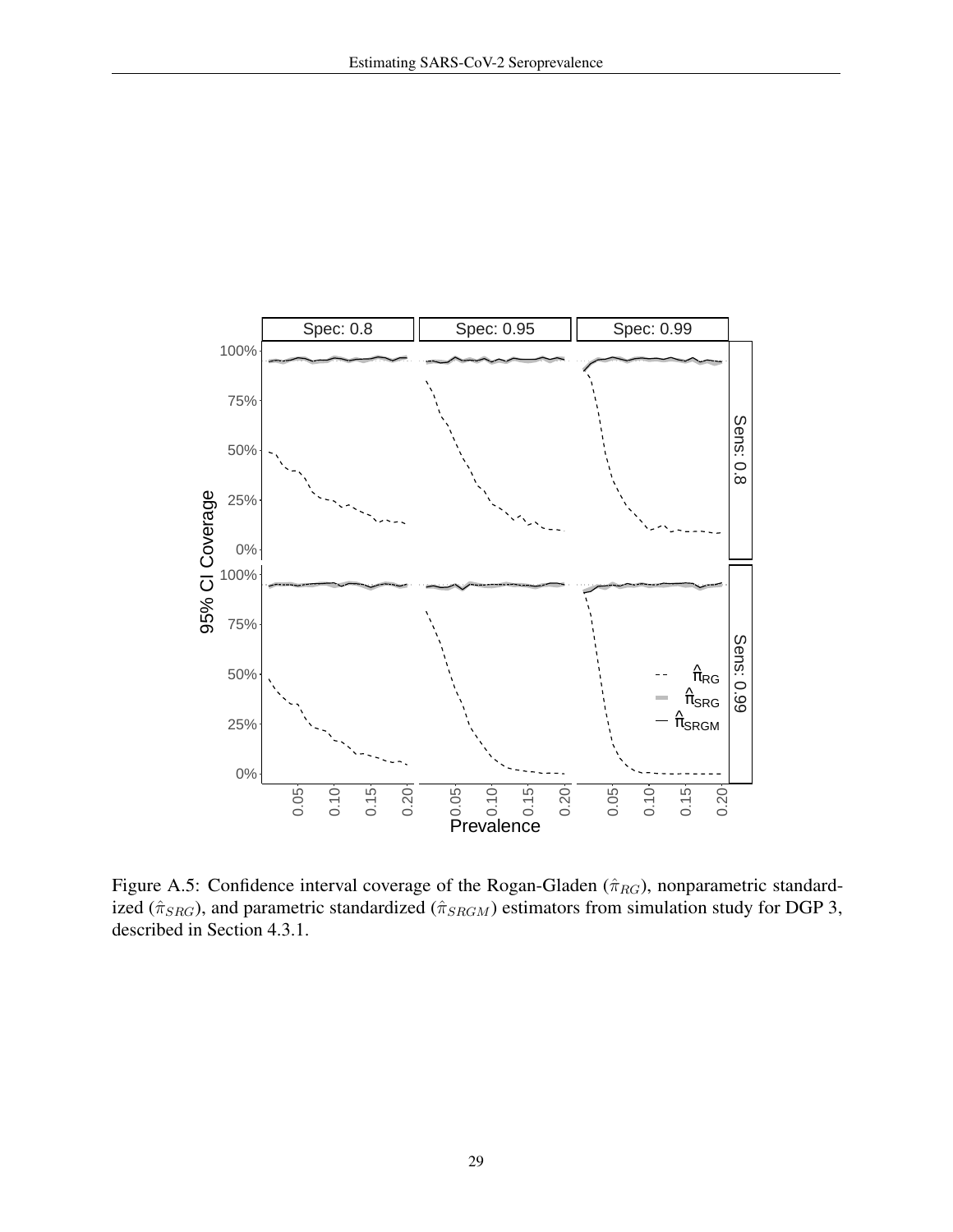

<span id="page-29-0"></span>Figure A.6: Confidence interval coverage of the Rogan-Gladen ( $\hat{\pi}_{RG}$ ), nonparametric standardized ( $\hat{\pi}_{SRG}$ ), and parametric standardized ( $\hat{\pi}_{SRGM}$ ) estimators from simulation study for DGP 4, described in Section [4.3.2.](#page-7-1)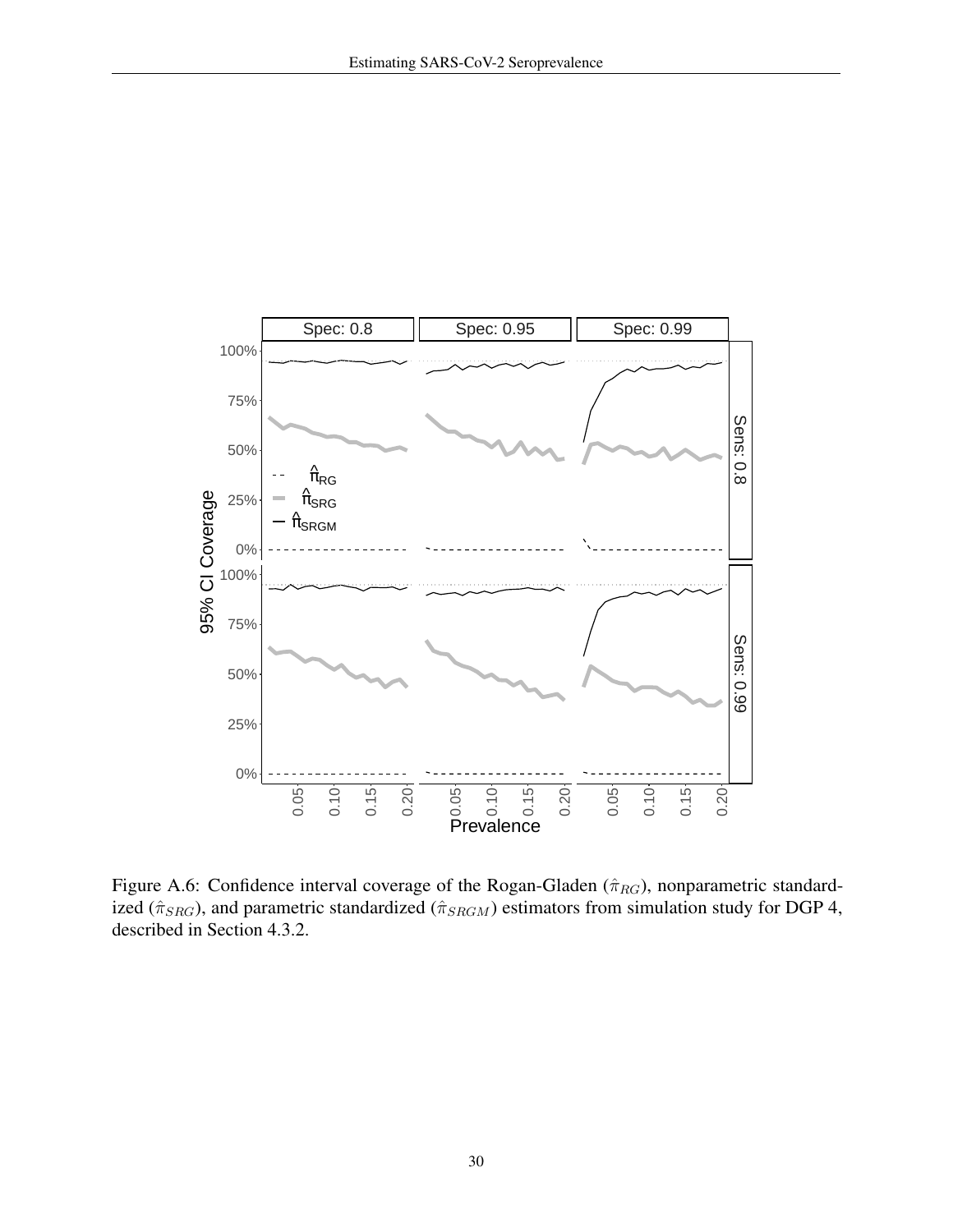

<span id="page-30-0"></span>Figure A.7: Empirical bias of the estimators from simulation study for DGP 3 under model misspecification, described in Section [4.4.](#page-8-1)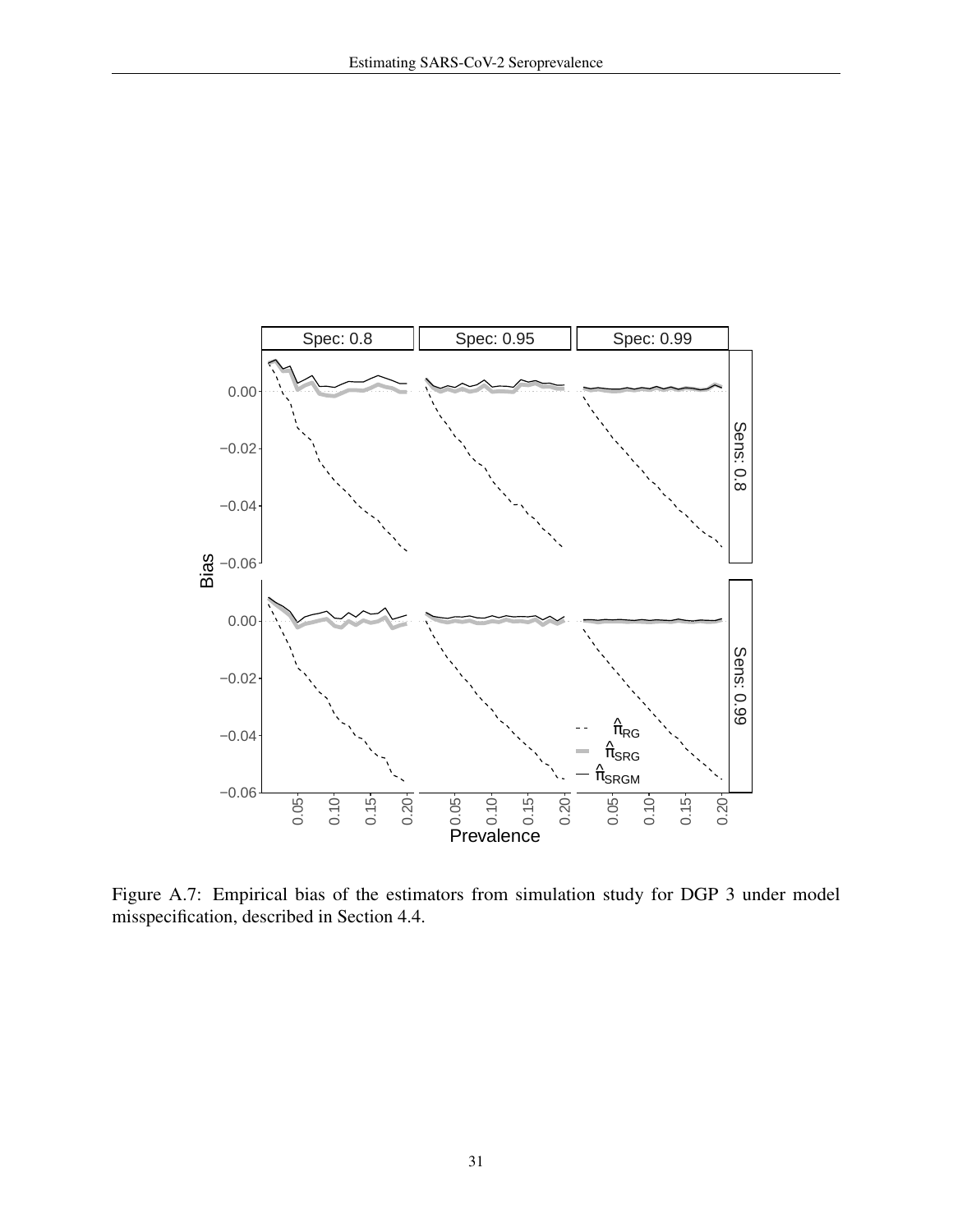

Figure A.8: Confidence interval coverage of the estimators from simulation study for DGP 3 under model misspecification, described in Section [4.4.](#page-8-1)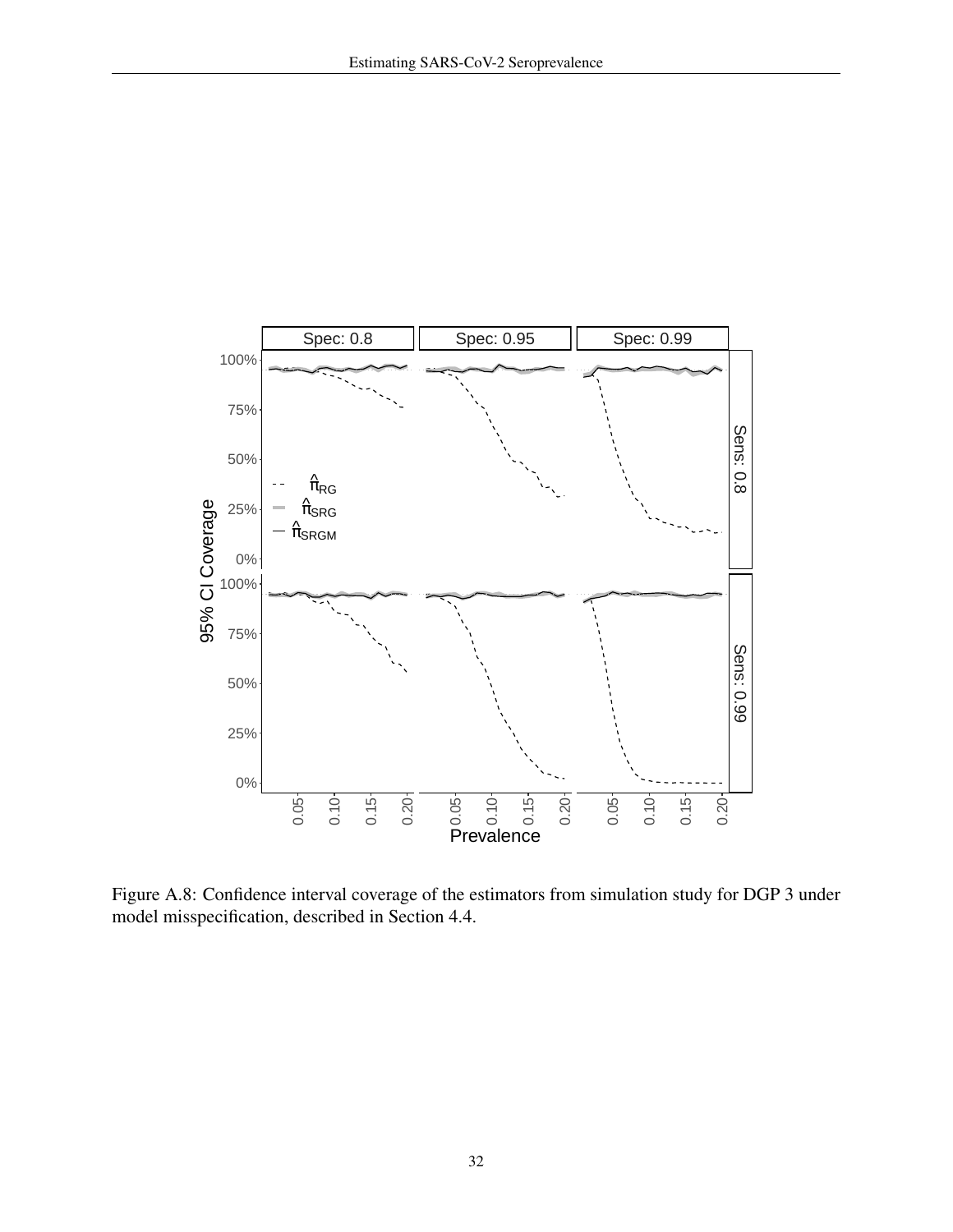

Figure A.9: Empirical bias of the estimators from simulation study for DGP 4 under model misspecification, described in Section [4.4.](#page-8-1)